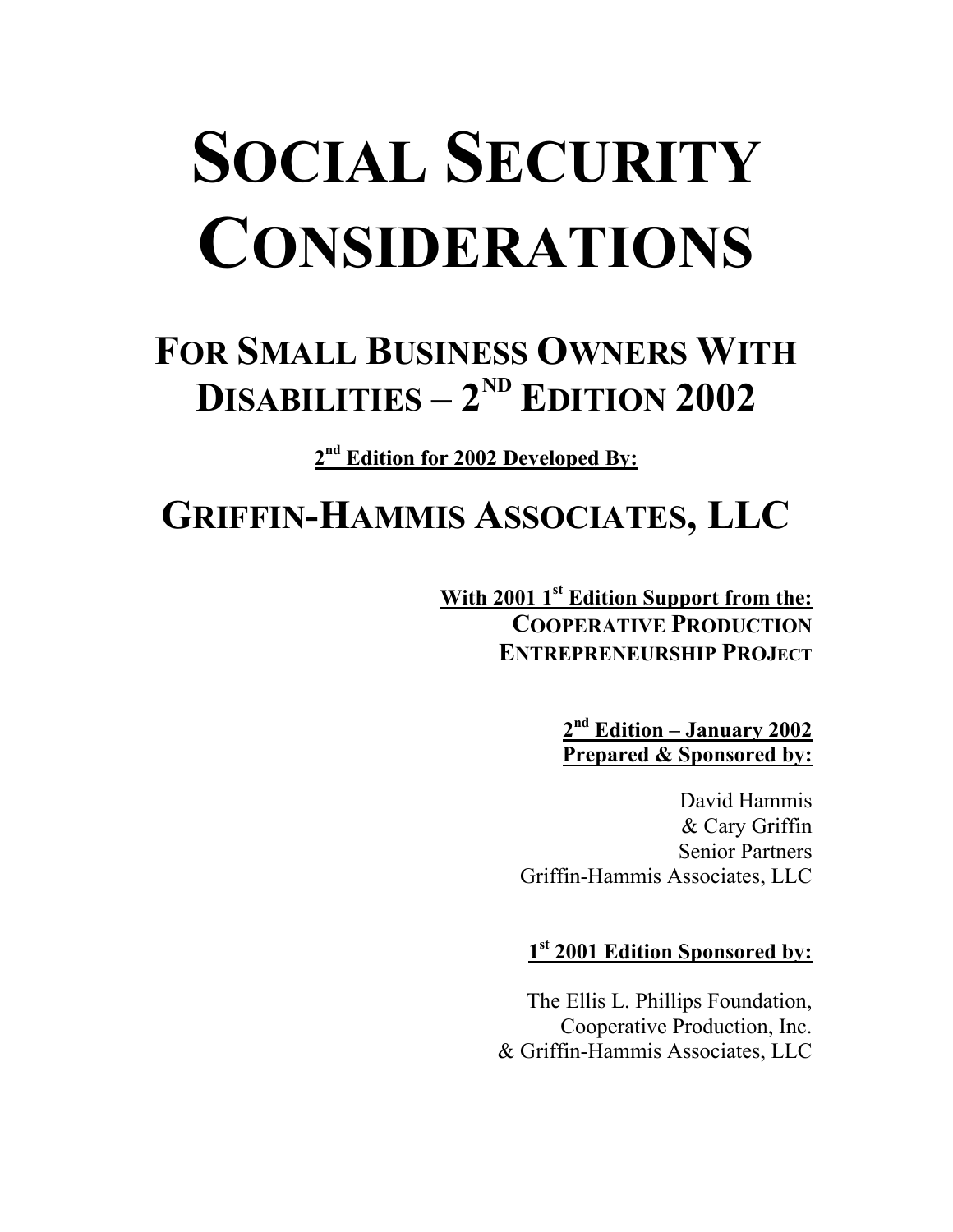# **TABLE OF CONTENTS**

|                                                                   | Page                    |
|-------------------------------------------------------------------|-------------------------|
| <b>Introduction</b>                                               | 3                       |
| <b>Overview of Recommended Companion Publications</b>             | 4                       |
| 2001 Redbook on Employment Support                                | $\overline{\mathbf{4}}$ |
| Program Operations Manual System (POMS)                           | 4                       |
| <b>Frequently Used Social Security Acronyms</b>                   | $5 - 7$                 |
| <b>Overview of Self-Employment &amp; Social Security Concerns</b> | $8 - 11$                |
| Importance of Preparing a Benefits Analysis                       | 8                       |
| Coordinating with Business Planning Activities                    | 8                       |
| <b>Cash Flow Analysis Impacts</b>                                 | $8 - 9$                 |
| <b>Break Even Point Impacts</b>                                   | $9 - 10$                |
| <b>Business Start-up Funding Impacts</b>                          | 10                      |
| Medicare and/or Medicaid Impacts                                  | 10                      |
| <b>Other Support Program Impacts</b>                              | $10 - 11$               |
| <b>Basics of Social Security's Definitions of Resources</b>       | $11 - 14$               |
| Resource Limits, Inclusions and Exclusions                        | 12                      |
| Resource Exclusions & Self-Employment                             | 12                      |
| Property Essential to Self Support (PESS)                         | $12 - 14$               |
| <b>Understanding Self-Employment Income &amp; Social Security</b> | $14 - 18$               |
| Gross versus Net Self-Employment Income                           | $14 - 17$               |
| Wages versus Net Earnings from Self-Employment                    | $17 - 18$               |
| <b>Sole Proprietorships &amp; Partnerships</b>                    | $19 - 21$               |
| <b>Corporations, Associations &amp; Corporate Entities</b>        | $22 - 25$               |
| <b>Supplemental Security Income (SSI) &amp; Self-Employment</b>   | $25 - 30$               |
| Advantages & Disadvantages                                        | $25 - 26$               |
| Long Term Opportunities & Concerns                                | 26                      |
| Net Self Employment Income Averaging & SSI                        | 26                      |
| Comparison to Wage Employment                                     | 26                      |
| Income Thresholds for Medicaid $& 1619(b)$ Medicaid               | $27 - 30$               |

**\_\_\_\_\_\_\_\_\_\_\_\_\_\_\_\_\_\_\_\_\_\_\_\_\_\_\_\_\_\_\_\_\_\_\_\_\_\_\_\_\_\_\_\_\_\_\_\_\_\_\_\_\_\_\_\_\_\_\_\_\_\_\_\_\_\_\_\_\_\_\_\_**  THE ELLIS L. PHILLIPS FOUNDATION, COOPERATIVE PRODUCTION, INC. & GRIFFIN-HAMMIS ASSOCIATES, LLC AUGUST, 2001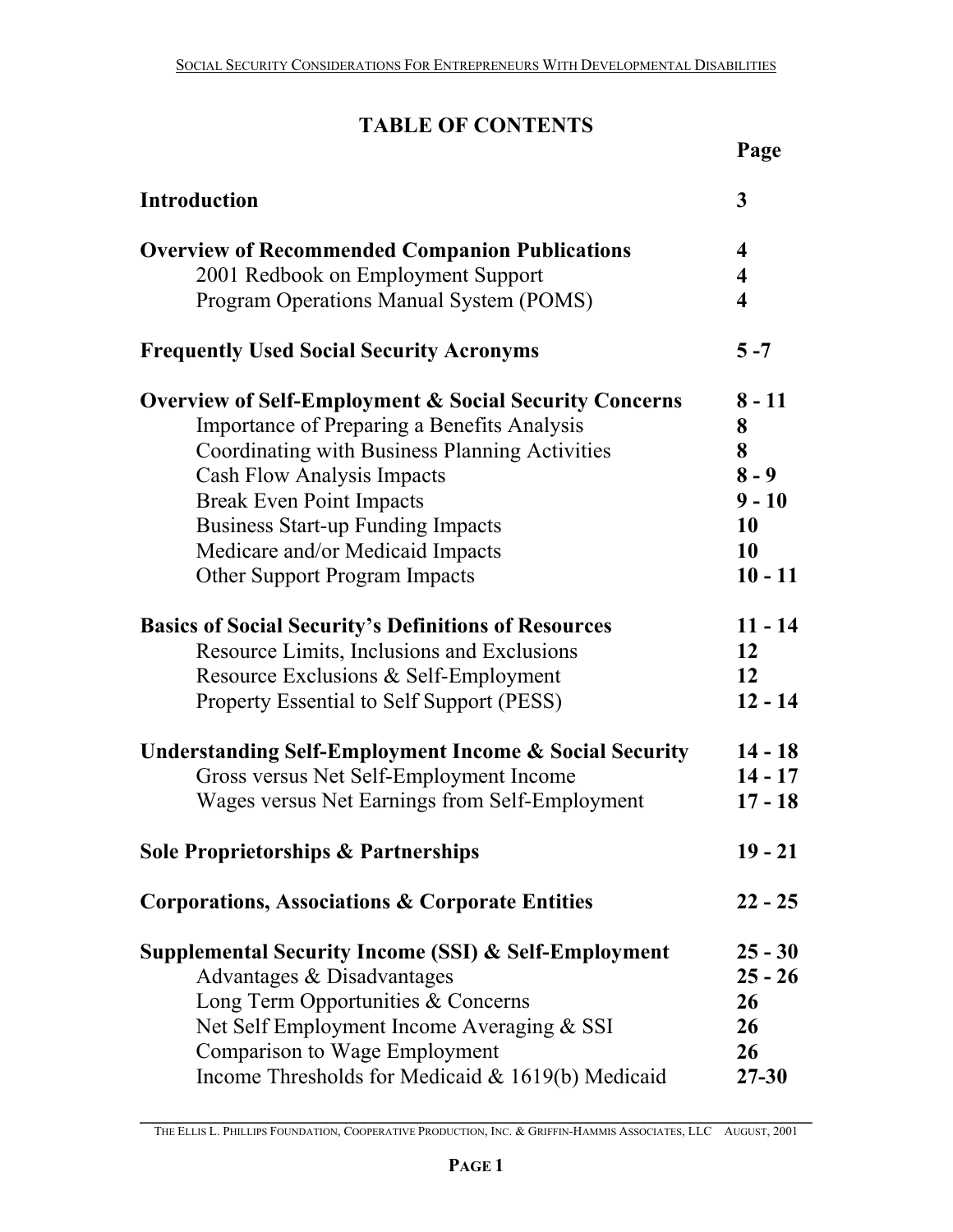| Social Security Disability Insurance (SSDI) & Self-                      | $30 - 32$ |
|--------------------------------------------------------------------------|-----------|
| <b>Employment</b>                                                        |           |
| Advantages & Disadvantages                                               | 30        |
| Net Self-Employment Income & Substantial Gainful<br>Activity (SGA)       | $30 - 31$ |
| <b>Comparisons to Wage Employment</b>                                    | $31 - 32$ |
| <b>Social Security Work Incentives &amp; Self-Employment</b>             | $32 - 35$ |
| Plans for Achieving Self Support (PASS), Impairment                      | $32 - 34$ |
| Related Work Expenses, & Blind Work Expenses                             |           |
| Self-Employment Subsidy, Un-incurred Business<br>Expenses, & Unpaid Help | $34 - 35$ |
| Evaluation & Development of Self-Employment                              | 35        |
| <b>Putting it all Together</b>                                           | $35 - 36$ |
| Basic Self-Employment & SSA Approaches for Success                       | $35 - 36$ |
| <b>Additional Resources</b>                                              | $36 - 37$ |

**\_\_\_\_\_\_\_\_\_\_\_\_\_\_\_\_\_\_\_\_\_\_\_\_\_\_\_\_\_\_\_\_\_\_\_\_\_\_\_\_\_\_\_\_\_\_\_\_\_\_\_\_\_\_\_\_\_\_\_\_\_\_\_\_\_\_\_\_\_\_\_\_**  THE ELLIS L. PHILLIPS FOUNDATION, COOPERATIVE PRODUCTION, INC. & GRIFFIN-HAMMIS ASSOCIATES, LLC AUGUST, 2001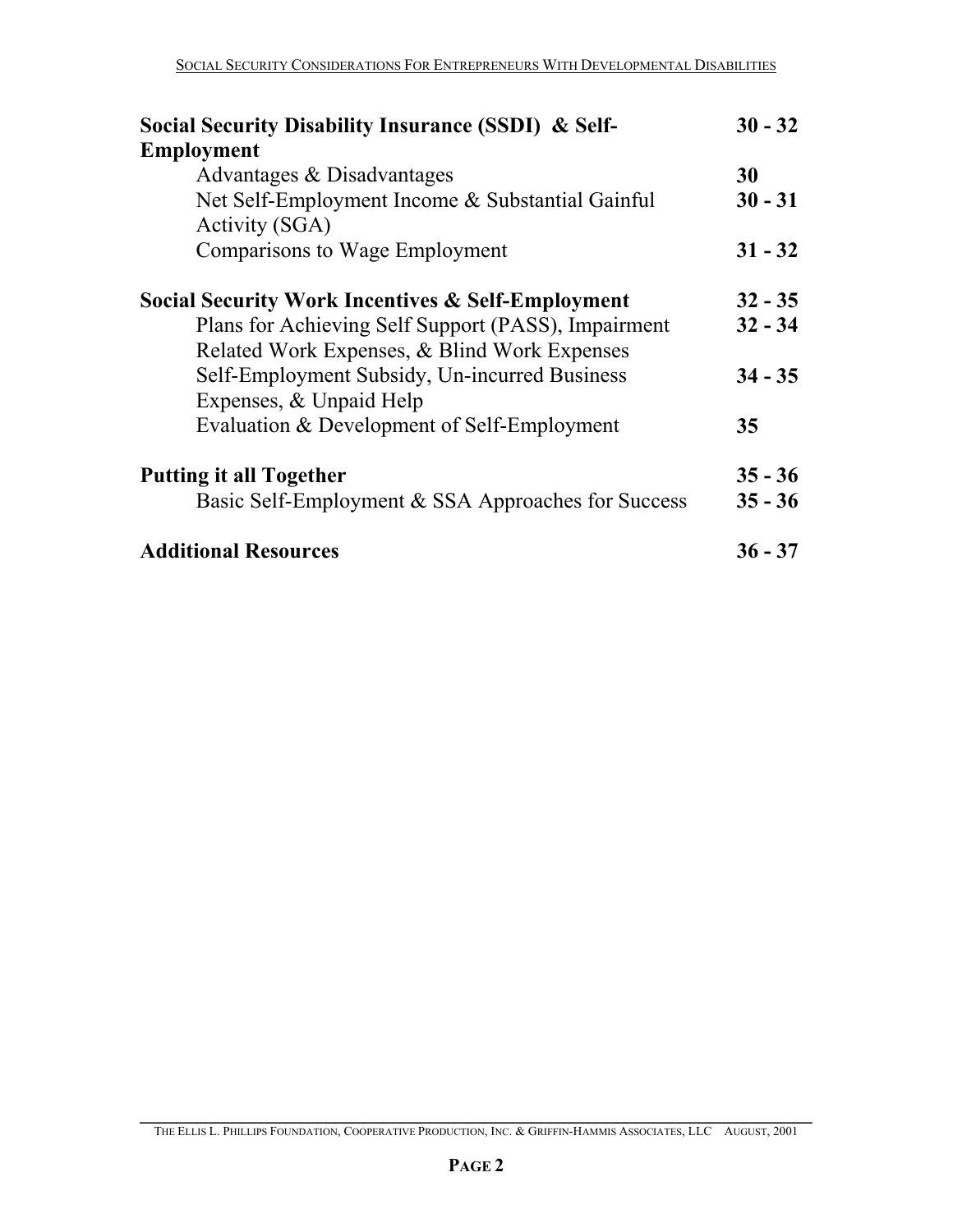# **INTRODUCTION**

Social Security Disability Insurance (SSDI) beneficiaries and Supplemental Security Income (SSI) recipients with disabilities are beginning to expand individual employment horizons to include self-employment as an employment choice. A myriad of programs are formally emerging around the United States that support and promote self-employment as a choice for anyone with a disability seeking employment.

This booklet is intended to introduce basic self-employment and Social Security considerations while developing a small business with someone with a disability receiving SSI and/or SSDI. We expect that it will also serve as a general guide for individuals with disabilities, family members, educators, advocates, rehabilitation professionals, small business administration counselors, small business accountants, and small business attorneys, in understanding how disability benefits interact with self employment planning and ongoing self-employment development and expansion.

Every attempt has been made to keep this booklet brief and in plain language as much as possible considering the technical Social Security and Small Business subject matter. Throughout this booklet you will find hyperlink (underlined) text. The best anticipated use of this booklet is to view it directly on a computer connected to the Internet, (preferably using Microsoft Word). When hyperlink text is encountered, click on the text and it will connect your web browser to the related web based policy and technical information.

This booklet adheres to the following policy, which is similar to, and quoted from, official Social Security Publications, "*This booklet is a general description of (Social Security's) policies. You cannot rely on it to make conclusive determinations about eligibility or benefits in individual cases*." (From Social Security's Redbook 2001).

It's important to note that during the next few years a variety of significant changes will be occurring at the Social Security Administration. This booklet will be updated yearly. Beginning in February of 2002 updates will be available in MS Word format at: Http://www.griffinhammis.com.

**\_\_\_\_\_\_\_\_\_\_\_\_\_\_\_\_\_\_\_\_\_\_\_\_\_\_\_\_\_\_\_\_\_\_\_\_\_\_\_\_\_\_\_\_\_\_\_\_\_\_\_\_\_\_\_\_\_\_\_\_\_\_\_\_\_\_\_\_\_\_\_\_**  THE ELLIS L. PHILLIPS FOUNDATION, COOPERATIVE PRODUCTION, INC. & GRIFFIN-HAMMIS ASSOCIATES, LLC AUGUST, 2001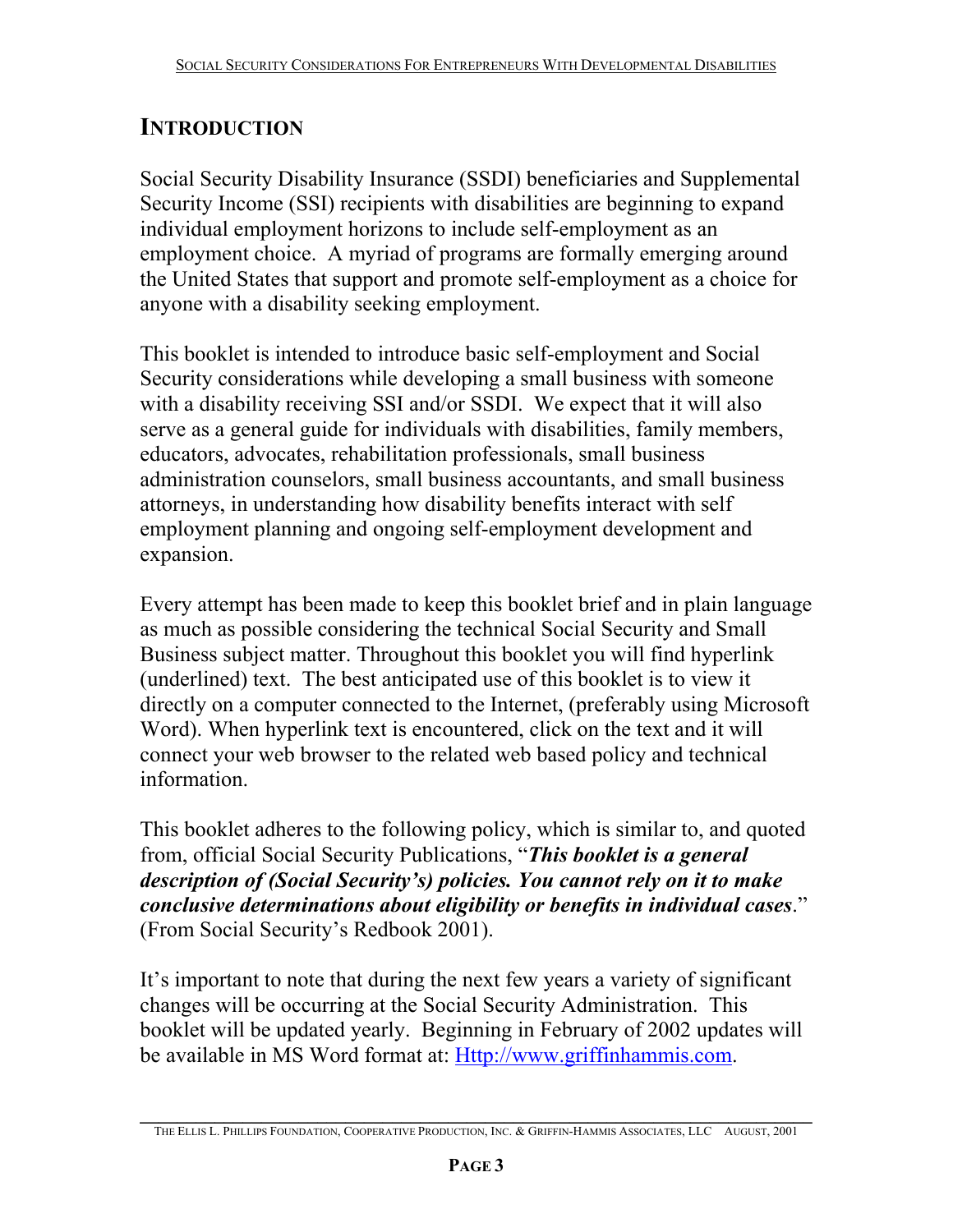# **OVERVIEW OF RECOMMENDED COMPANION PUBLICATIONS**

The Social Security Administration (SSA) has a significant number of publications that describe how income and health care benefits are affected by work activities and earnings. The more common SSA publications focus on wage earnings with limited information about self-employment earnings. This booklet is designed to be used concurrently with existing SSA published information in an effort to keep this booklet brief and yet useful and effective.

Two sources of Social Security published information are considered to be necessary "companions" to this booklet and enhance this booklet by covering general and specific self-employment SSA policies and guides.

# 2002 REDBOOK ON EMPLOYMENT SUPPORT

Social Security's 2002 Redbook on Employment Support is a general and very useful "plain language" guide. It is strongly recommended that the Redbook be used as a companion with this booklet. It can be accessed on the web by simply clicking on the hypertext above, or at the following exact web address: http://www.ssa.gov/work/ResourcesToolkit/redbook.html. It is also often available at local Social Security Field Offices in limited quantities.

# PROGRAM OPERATIONS MANUAL SYSTEM

Social Security's Program Operations Manual System (POMS) contains the day-to-day operating policies that Social Security Field Office Staff use. Again it is highly recommended for anyone involved in self-employment, or using this booklet, to find some way to either purchase SSA's POMS CD or access it for free using the hyperlink text above or the exact web address at: http://policy.ssa.gov/poms.nsf/poms?OpenView If you would like to purchase the CD ROM version of SSA's POMS it can be found for sale by SSA for \$30 for a single month or \$226 for a year's subscription at: http://www.ssa.gov/sspcd.htm Since the POMS are on-line for free, purchasing the CD ROM version is not needed if you have internet access.

**\_\_\_\_\_\_\_\_\_\_\_\_\_\_\_\_\_\_\_\_\_\_\_\_\_\_\_\_\_\_\_\_\_\_\_\_\_\_\_\_\_\_\_\_\_\_\_\_\_\_\_\_\_\_\_\_\_\_\_\_\_\_\_\_\_\_\_\_\_\_\_\_**  THE ELLIS L. PHILLIPS FOUNDATION, COOPERATIVE PRODUCTION, INC. & GRIFFIN-HAMMIS ASSOCIATES, LLC AUGUST, 2001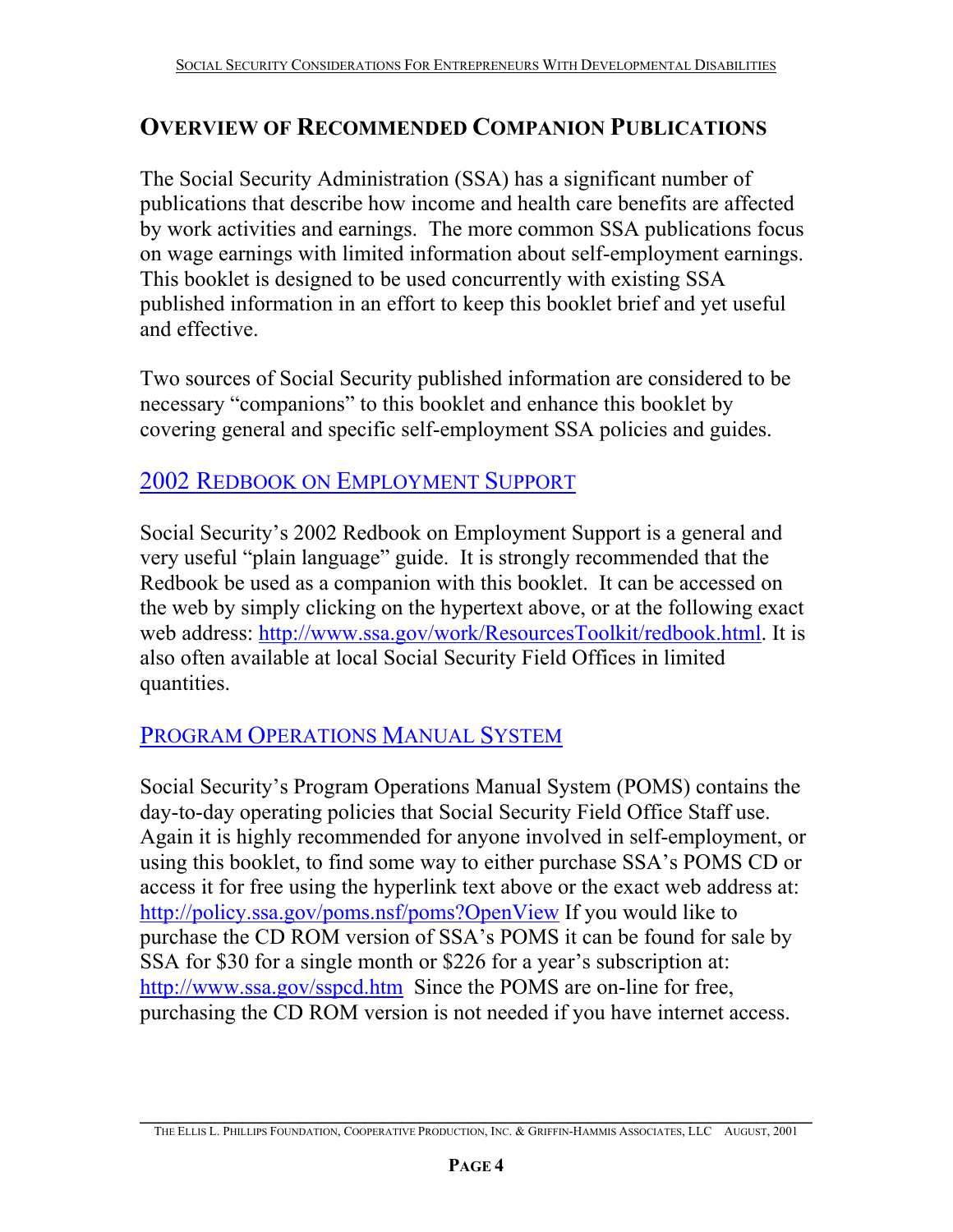# **FREQUENTLY USED SOCIAL SECURITY ACRONYMS (NOTE: ONLY SOME OF THE ITEMS BELOW ARE ACRONYMS)**

Social Security has a "Glossary" on-line that lists some of their most frequently used acronyms related to employment and people with disabilities. The glossary can also be found at the following exact web address:

http://www.ssa.gov/work/ResourcesToolkit/glossary.html

Here are some of SSA's acronyms concerning SSA's two Disability Programs, SSDI (Social Security Disability Insurance) and SSI (Supplemental Security Income), SSA's work incentive provisions, and brief descriptions from SSA's web site:

| <b>BWE - Blind Work</b><br>Expenses (SSI)                            | If you are blind, when we determine your SSI<br>eligibility and payment amount we do not count any<br>earned income that you use to meet expenses in<br>earning the income.                                                                                                                                                                                                                   |
|----------------------------------------------------------------------|-----------------------------------------------------------------------------------------------------------------------------------------------------------------------------------------------------------------------------------------------------------------------------------------------------------------------------------------------------------------------------------------------|
| EPE - Extended Period of<br>Eligibility (SSDI)                       | During the 36 consecutive months following the trial<br>work period, if you qualify, we may reinstate your<br>SSDI benefits without a new application, disability<br>determination, or waiting period.                                                                                                                                                                                        |
| IRWE - Impairment-<br><b>Related Work Expenses</b><br>(SSDI and SSI) | We deduct the cost of items and services that you<br>need to work because of your impairment (e.g.,<br>attendant care services, medical devices, etc.) when<br>we decide if you are engaging in SGA. It does not<br>matter if you also need the items for normal daily<br>activities. We can usually deduct the cost of these<br>same items from earned income to figure your SSI<br>payment. |
| Medicaid (Medi-Cal in<br>California, AHCCS in<br>Arizona) (SSI)      | Medical coverage provided to a person by the State<br>title XIX program.                                                                                                                                                                                                                                                                                                                      |
| Medicare (SSDI)                                                      | Two-part health insurance program for eligible<br>disabled and people age 65 or older:                                                                                                                                                                                                                                                                                                        |
| Medicare (SSDI)<br>continued                                         | Hospital Insurance under Medicare (HI, Part<br>$A)$ ; and                                                                                                                                                                                                                                                                                                                                     |

**\_\_\_\_\_\_\_\_\_\_\_\_\_\_\_\_\_\_\_\_\_\_\_\_\_\_\_\_\_\_\_\_\_\_\_\_\_\_\_\_\_\_\_\_\_\_\_\_\_\_\_\_\_\_\_\_\_\_\_\_\_\_\_\_\_\_\_\_\_\_\_\_**  THE ELLIS L. PHILLIPS FOUNDATION, COOPERATIVE PRODUCTION, INC. & GRIFFIN-HAMMIS ASSOCIATES, LLC AUGUST, 2001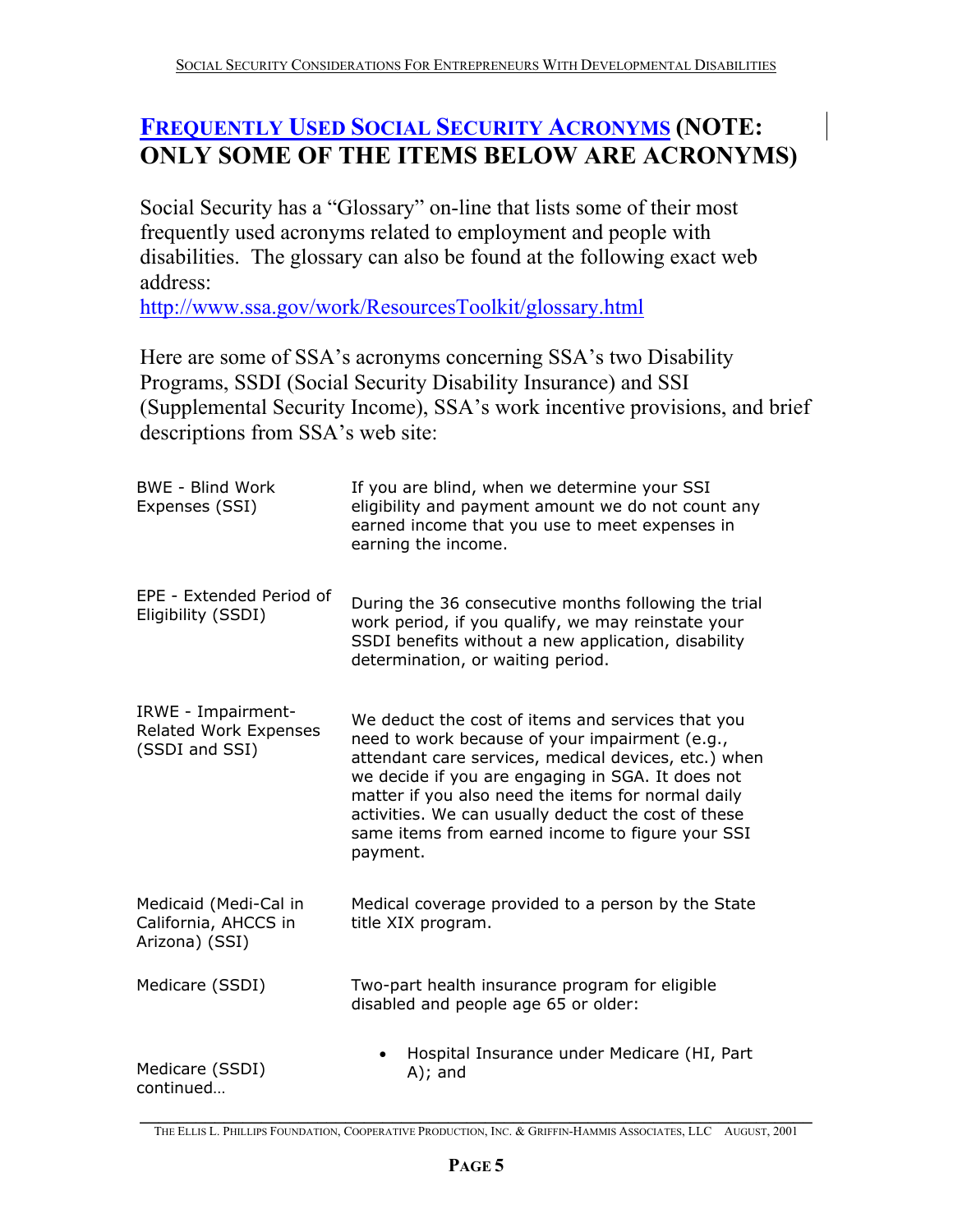- Supplementary Medical Insurance under Medicare (SMI, Part B).
- Plan for Achieving Self-Support (PASS)(SSI) Under an approved PASS, you may set aside income and/or resources over a reasonable time which will enable you to reach a work goal to become financially self-supporting. You then can use the income and resources that you set aside to obtain occupational training or education, purchase occupational equipment, establish a business, etc. We do not count the income and resources that you set aside under a PASS when we decide SSI eligibility and payment amount.
- PASS Cadre Groups of PASS experts located across the country, with at least 1 cadre in each of the 10 SSA regions.
- Property Essential To Self-Support (SSI) We do not count some or all of certain property necessary for self-support when we apply the SSI resources test.
- SSDI Social Security Disability Insurance authorized under Title II of the Social Security Act.
- SSI Supplemental Security Income program authorized under Title XVI of the Social Security Act.

Subsidies and Special Conditions (SSDI and SSI) Supports you receive on the job that could result in more pay than the actual value of the services you perform. We only count the actual value of the work that you perform when we make an SGA decision **Clarification** 

- SGA Substantial Gainful Activity (SSDI and SSI) We evaluate the work activity of persons claiming or receiving disability benefits under SSDI, and/or claiming benefits because of a disability (other than blindness) under SSI. Under both programs, we use earnings guidelines to evaluate your work activity to decide whether the work activity is substantial gainful activity and whether we may consider you disabled under the law. While this is only one of the tests used to decide if you are disabled, it is a critical threshold in disability evaluation. For SGA amounts, visit SGA Page.)
- Trial Work Period (SSDI) The trial work period is an incentive for the personal rehabilitation efforts of SSDI beneficiaries who work. The trial work period lets you test your ability to

**\_\_\_\_\_\_\_\_\_\_\_\_\_\_\_\_\_\_\_\_\_\_\_\_\_\_\_\_\_\_\_\_\_\_\_\_\_\_\_\_\_\_\_\_\_\_\_\_\_\_\_\_\_\_\_\_\_\_\_\_\_\_\_\_\_\_\_\_\_\_\_\_**  THE ELLIS L. PHILLIPS FOUNDATION, COOPERATIVE PRODUCTION, INC. & GRIFFIN-HAMMIS ASSOCIATES, LLC AUGUST, 2001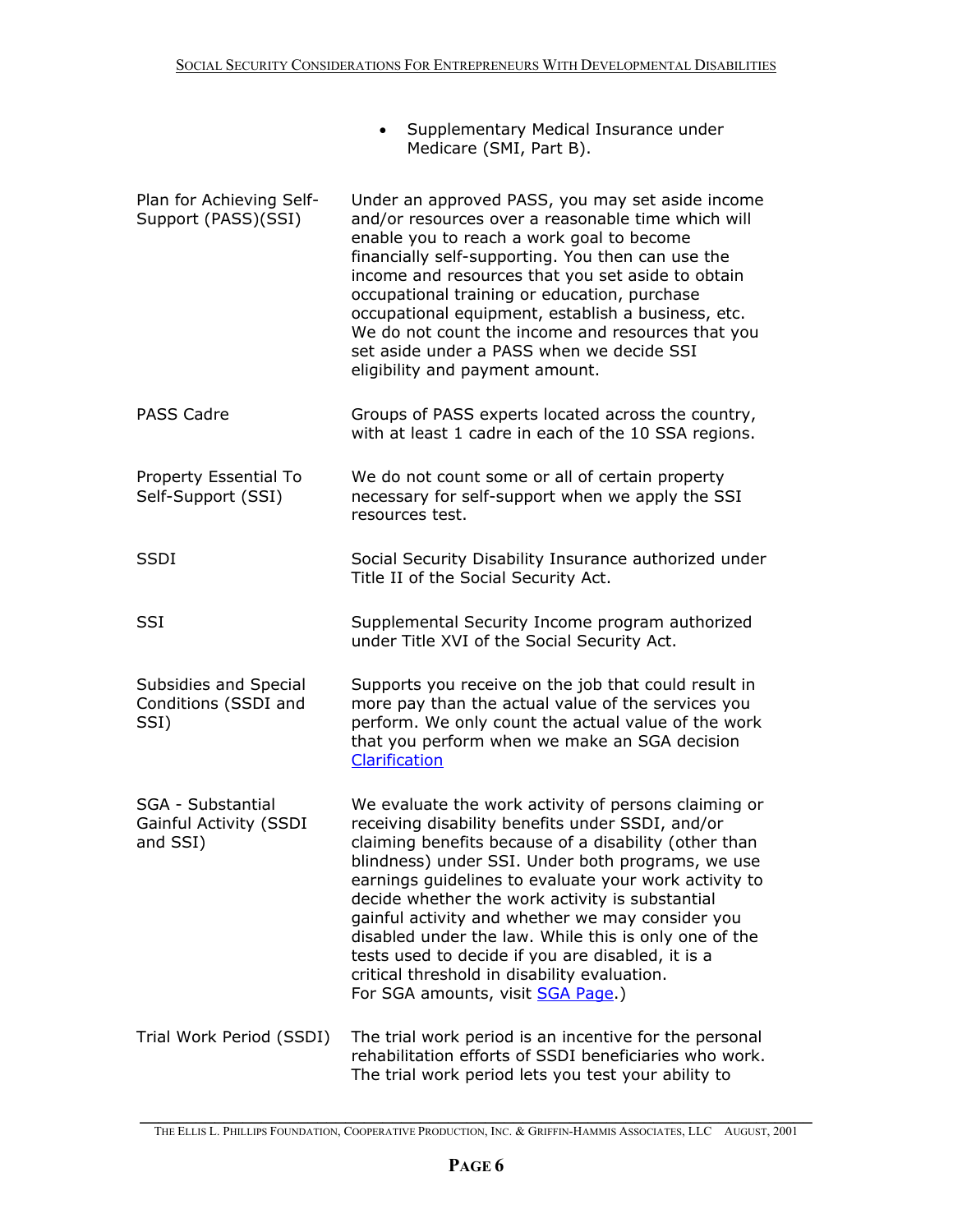|                                                  | work or run a business for at least 9 months and<br>receive full SSDI benefits no matter how high your<br>earnings are if your impairment does not improve.                                                                                                                                                         |
|--------------------------------------------------|---------------------------------------------------------------------------------------------------------------------------------------------------------------------------------------------------------------------------------------------------------------------------------------------------------------------|
| Unincurred Business<br>Expenses                  | Self-employment business support given to you by<br>someone else without cost. If you are self-<br>employed, we deduct unincurred business expenses<br>from earnings when we determine SGA.                                                                                                                         |
| 1619(b) Continued<br><b>Medicaid Eligibility</b> | <b>SSI</b> -- Your Medicaid coverage can continue even if<br>your earnings along with your other income become<br>too high for an SSI cash payment. In addition to the<br>qualification requirements for Section 1619(a)<br>below, you must need Medicaid in order to work and<br>meet certain income restrictions. |
| 1619(a) Continued SSI<br>Eligibility             | <b>SSI</b> -- Section 1619(a) of the Supplemental Security<br>law permits people to continue to receive an SSI<br>payment while they work at SGA level.                                                                                                                                                             |

Social Security has many more acronyms than are listed above or on SSA's Glossary web site. In certain sections of this document new acronyms will be introduced as needed and each will be explained in the related section.

# **OVERVIEW OF SELF-EMPLOYMENT & SOCIAL SECURITY CONCERNS**

**Importance of Preparing a Benefits Analysis:** When developing a business or working with an ongoing small business, there are a series of critical factors that need to be accounted for by small business owners with disabilities who receive SSI and/or SSDI benefits from Social Security. SSI and SSDI have different policies and laws for self-employment than are used for regular wage employment. Medicaid, Medicare, Section 8 housing, food stamps, and other support programs are generally impacted by selfemployment income and in some cases significant new gains occur as a result of small business earnings and resource exclusions and in other cases substantial losses can occur if not planned for. Preparing a small business benefits analysis, or in simpler terms, putting together a plan for how a small business will impact a small business owner's benefits, is a very important initial step in the process of developing a small business and also an ongoing support for long term business success.

**\_\_\_\_\_\_\_\_\_\_\_\_\_\_\_\_\_\_\_\_\_\_\_\_\_\_\_\_\_\_\_\_\_\_\_\_\_\_\_\_\_\_\_\_\_\_\_\_\_\_\_\_\_\_\_\_\_\_\_\_\_\_\_\_\_\_\_\_\_\_\_\_**  THE ELLIS L. PHILLIPS FOUNDATION, COOPERATIVE PRODUCTION, INC. & GRIFFIN-HAMMIS ASSOCIATES, LLC AUGUST, 2001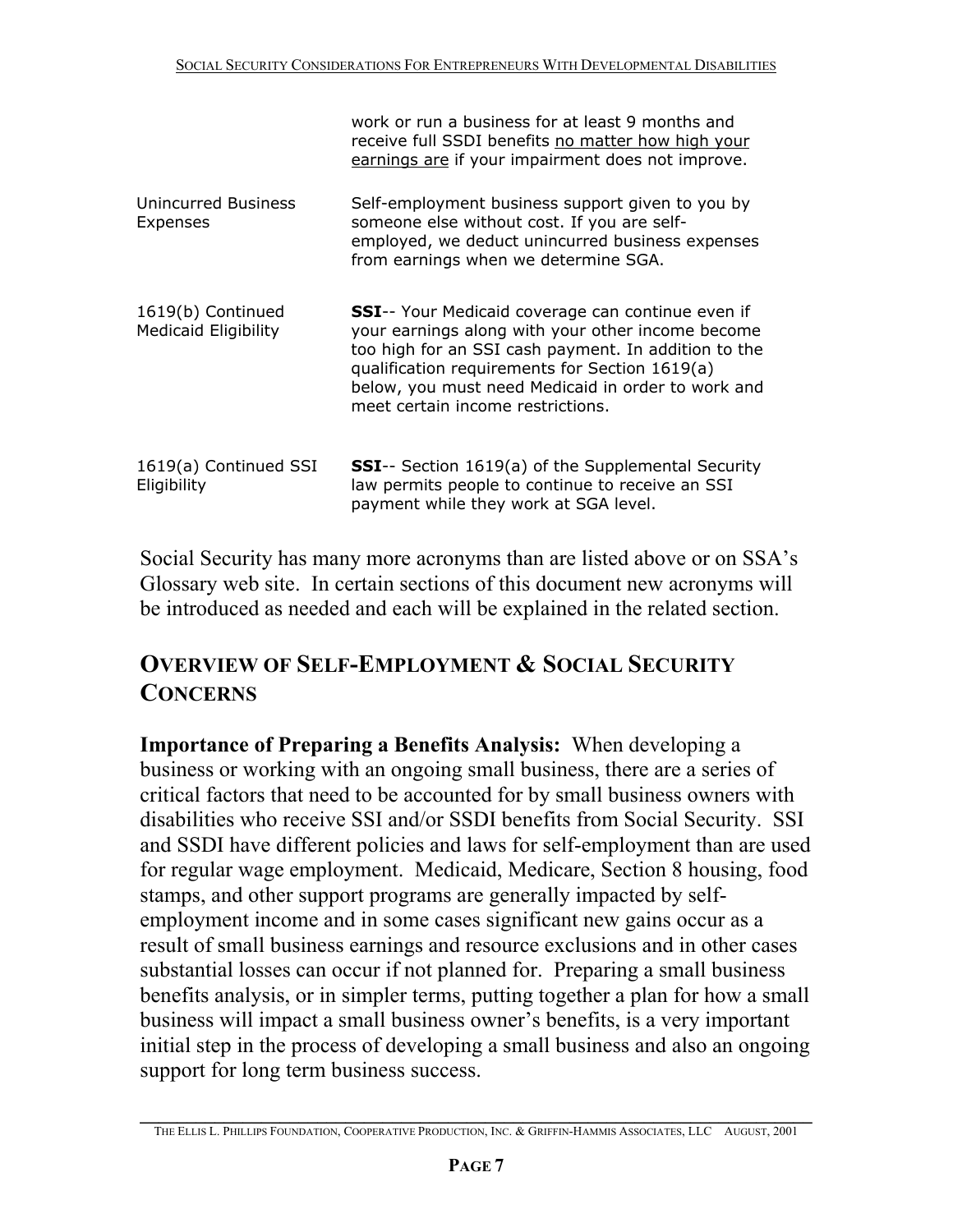Certainly not all, but a large number of individuals with disabilities depend on some form of SSI and/or SSDI benefits including Medicare and Medicaid reliance for daily living supports and work supports. The interdependent nature of benefits and supports requires that careful attention be paid to how a small business interacts with each person's benefits. Unfortunately, there is no single solution as each person is different and each business and SSI/SSDI benefits recipient is unique. The rest of this booklet is designed to provide relevant information on how to prepare a useful and accurate benefits analysis for a small business owner with a disability.

**Coordinating with Business Planning Activities:** Ideally, a disability benefits analysis will be one of the first steps in business planning activities. Often the opposite is true. A business idea is developed, a business plan written, Small Business Administration (SBA) counseling is provided, and finally the impacts on benefits are considered - if considered at all. Part of this reluctance to be concerned about self employment income and benefits impacts appears to be the mistaken notion that wages and self-employment income are the same thing and operate under the same policies and laws. The next premise seems to be that such information is too complicated to understand and that it will all work out when SSA, Medicaid, Section 8 housing, and other systems are informed of the small business and it's activities. Hopefully this booklet will show that benefits information for self-employment is accessible, understandable, required and very useful.

**Cash Flow Analysis Impacts:** One of the potential strengths of a small business owner with a disability receiving SSI while starting a business, is that if the individual was living on her small \$545 (2002 Federal SSI rate) SSI monthly check, and starts a small business, there's a potential cushion of income in the continued receipt of SSI each month that someone without SSI would not have in starting a small business. However, once SSI is notified her business exists, SSI requests a prediction of self-employment income for each year of operations. If she predicted \$685 per month in net selfemployment income, her SSI check would be reduced evenly for 12 months by \$300 (less SSI each month), or \$3,600 less SSI. If the business was cyclical and had uneven cash flow and sales, which is fairly common, and insufficient start up funds, there could be months where the business could not recover from the added cash flow deficit of the missing \$300 each month in SSI income.

**\_\_\_\_\_\_\_\_\_\_\_\_\_\_\_\_\_\_\_\_\_\_\_\_\_\_\_\_\_\_\_\_\_\_\_\_\_\_\_\_\_\_\_\_\_\_\_\_\_\_\_\_\_\_\_\_\_\_\_\_\_\_\_\_\_\_\_\_\_\_\_\_**  THE ELLIS L. PHILLIPS FOUNDATION, COOPERATIVE PRODUCTION, INC. & GRIFFIN-HAMMIS ASSOCIATES, LLC AUGUST, 2001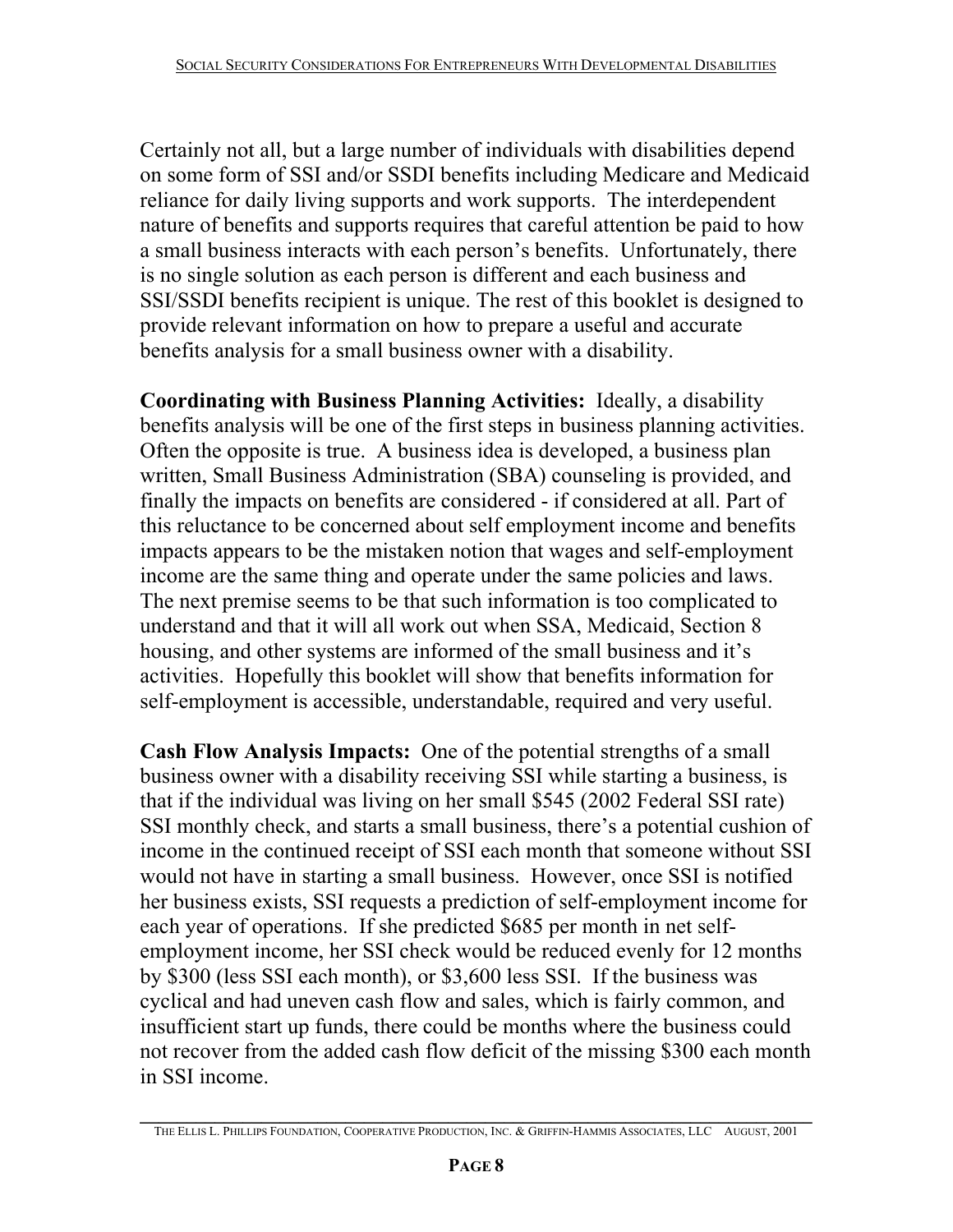Cash flow analyses need to take SSI and/or SSDI effects into consideration, and generally Small Business Administration counselors do not know how or why such income is affected and, therefore, do not include benefits information when assisting with developing cash flow projections for a small business owner receiving SSI or SSDI. SSDI is an "all or nothing" check each month. If someone was receiving for instance \$900 SSDI and lost that check unexpectedly due to not taking into consideration SSDI policies and laws, it could be very difficult to recover from a sudden loss of \$900 per month and develop a successful small business. Some people receive both SSI and SSDI checks each month. The complications are at a minimum doubled, more so if there was no benefits planning completed. The good news is that these issues are relatively easy to anticipate if someone takes the time up front to develop a sound benefits analysis.

**Break Even Point Impacts:** From comparison to the last section, it is important to note that a small business's break-even point, or the amount in sales that will yield enough income to cover expenses, also is significantly altered when SSI and/or SSDI check impacts are considered **if the owner's salary or draw are taken into consideration in the break even analysis. Incorporating the owners salary or draw is not a common practice in some break even analyses, but is recommended for SSI and/or SSDI beneficiaries to highlight the potential impacts on benefits while "breaking even" on operating costs. As an example, the number-ofhours worked in order to break even are very important to SSDI beneficiaries, due to monthly hour restrictions on SSDI check receipt**. Often small business plans do not anticipate benefits impacts and the stability of a business is overestimated by traditional small business advice and analyses. These are simple matters to plan for but complicated when they are not considered. Solving these issues after the impact of SSI/SSDI begins to occur can result in overpayments to the Social Security Administration and at times the loss of complete SSDI or SSI checks and threats to daily living needs and supports.

**Business Start-up Funding Impacts:** SSI and SSDI hold potentials for additional business start-up funding through a work incentive from the Social Security Administration called Plans for Achieving Self Support (PASS). PASS does not work for every small business but it does hold the potential for substantial start-up funds for a small business with a minimum

**\_\_\_\_\_\_\_\_\_\_\_\_\_\_\_\_\_\_\_\_\_\_\_\_\_\_\_\_\_\_\_\_\_\_\_\_\_\_\_\_\_\_\_\_\_\_\_\_\_\_\_\_\_\_\_\_\_\_\_\_\_\_\_\_\_\_\_\_\_\_\_\_**  THE ELLIS L. PHILLIPS FOUNDATION, COOPERATIVE PRODUCTION, INC. & GRIFFIN-HAMMIS ASSOCIATES, LLC AUGUST, 2001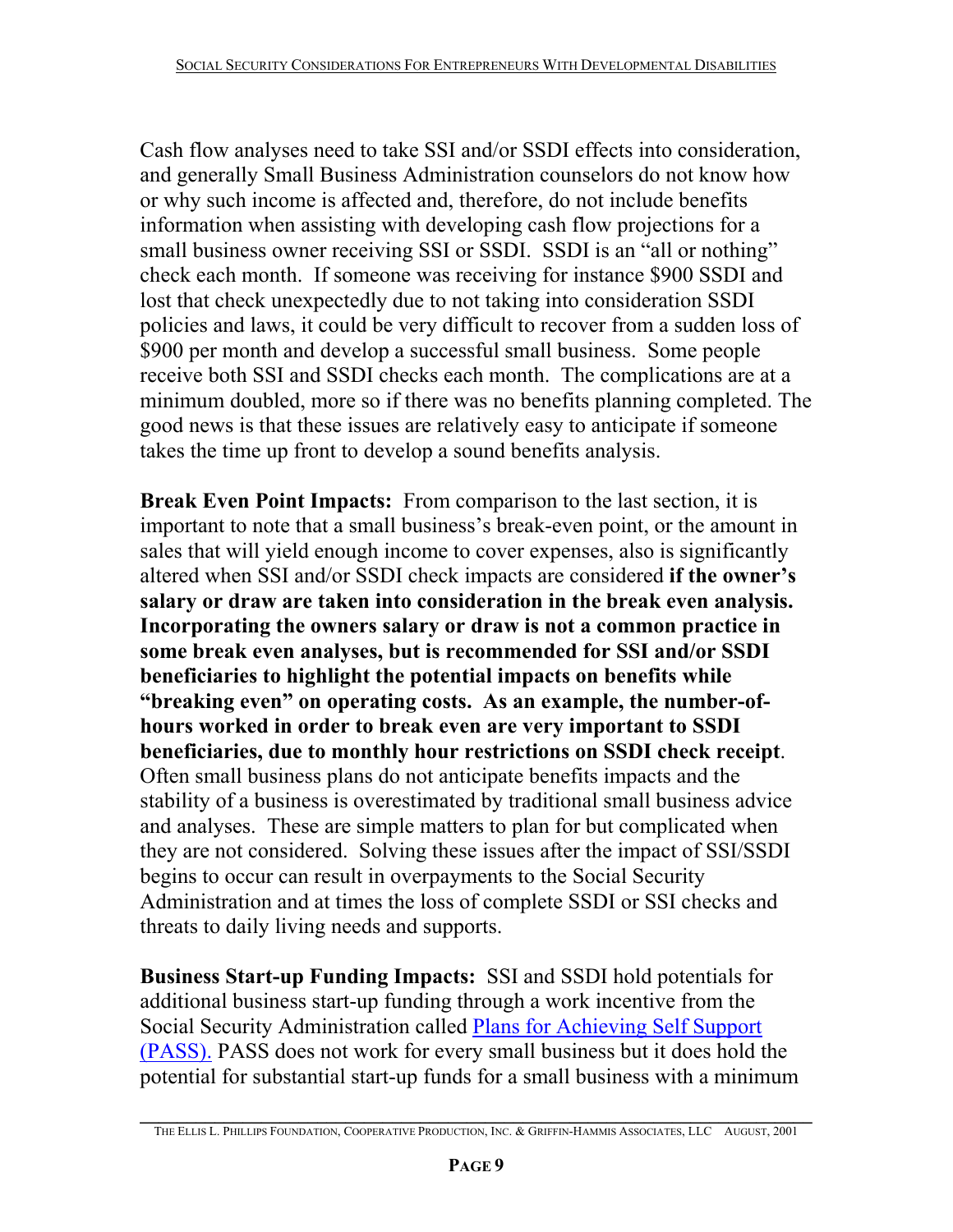recommendation in SSA policy for at least 18 months, and potentially longer support through PASS funds. Again, a benefits analysis in the early stages of business planning would provide critical information on the applicability of using a PASS and substantially alter the approach for securing start-up funding for a small business.

**Medicare and/or Medicaid Impacts:** Both Medicare and Medicaid can hold substantial opportunities for small business owners with disabilities in health care coverage and long-term living supports though Medicaid, or can be critical issues if SSI and/or SSDI are lost unexpectedly without associated planning. Self-employment holds a unique wealth accumulation possibility in the Social Security and Medicaid systems through a work incentive, (PESS) Property Essential to Self Support (also see: Property Essential to Self Support – Current Use Criterion). This policy allows a small business owner with SSI and/or Medicaid to have unlimited liquid cash funds in a small business account and unlimited small business resources and property. Such opportunities do not exist in regular wage employment. A single person receiving SSI must have less than \$2,000 in liquid cash resources if employed in a wage job.

**Other Support Program Impacts:** Small Business owners with disabilities are often involved in a wide array of support programs beyond SSI, SSDI, Medicare, and Medicaid. Programs such as Section 8 housing, home and community based Medicaid waiver funding, food stamps, Supported Living funding, and a unique set of other programs that relate to parents who were veterans, annuities from insurance accident funds, and some welfare assistance at times. Each program in each state tends to view selfemployment roughly the same as Social Security and Medicaid, but vary based on past policies and internal operating approaches. For instance, food stamps in some states insists on monthly accounting of gross sales and net income per month, versus SSI which by policy and law has to apply an even number for the entire year for both gross sales and net earnings. Not planning in the beginning and not taking into account the impact of selfemployment income on other support programs can again cause significant problems and surprises if not anticipated.

For years Section 8 housing programs have historically not allowed a small business to be operated out of a Section 8 residence even for minor computer and bookkeeping tasks. There are currently new exceptions in Section 8

**\_\_\_\_\_\_\_\_\_\_\_\_\_\_\_\_\_\_\_\_\_\_\_\_\_\_\_\_\_\_\_\_\_\_\_\_\_\_\_\_\_\_\_\_\_\_\_\_\_\_\_\_\_\_\_\_\_\_\_\_\_\_\_\_\_\_\_\_\_\_\_\_**  THE ELLIS L. PHILLIPS FOUNDATION, COOPERATIVE PRODUCTION, INC. & GRIFFIN-HAMMIS ASSOCIATES, LLC AUGUST, 2001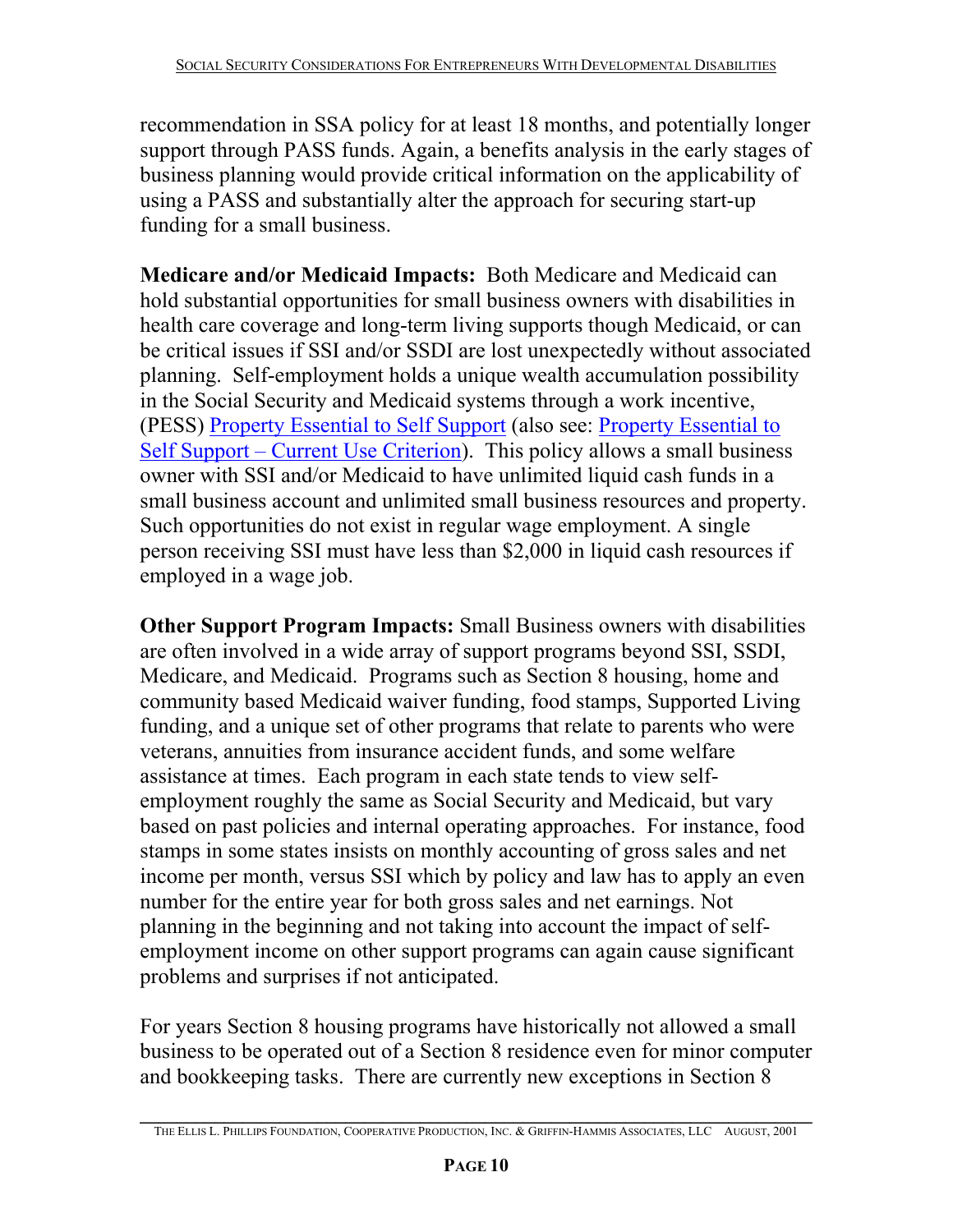small business policies such as parent(s) on welfare can now operate day care businesses out of Section 8 housing in some situations. Also, section 8, rental policies currently allow small business activities to be operated out of section 8 rentals through HUD's: **Resident opportunities and self sufficiency program (ross)**

*"helping public housing residents move toward self-sufficiency"* 

**http://www.hud.gov/pih/programs/ph/ross/about.html** 

**Also, the associated Tenancy Addendum for Section 8 Tenant Based Assistance can be found at:** 

**http://www.hudclips.org/sub\_nonhud/html/pdfforms/52641-a.pdf** 

#### **A partial quote from that addendum states:**

3. Use of contract unit

c. The contract unit may only be used for residence by the PHA – approved household members. The unit must be the family's only residence. Members of the household may engage in legal profit-making activities incidental to primary use of the unit for residency by the members of the family.

Please note that some Section 8 rental contracts may still use older section 8 restrictions and will require the prospective new small business owner to inform her or his local section 8 housing staff of the new changes.

# **BASICS OF SOCIAL SECURITY'S DEFINITIONS OF RESOURCES**

**Resource Limits, Inclusions and Exclusions: Resource** considerations apply to people receiving SSI and/or Medicaid (some people receive SSDI, Medicare and Medicaid, so are concerned with resources due to their Medicaid, not due to SSDI nor Medicare). Individuals only receiving SSDI have no resource concerns, as SSDI does not apply any resource limits. Sometimes SSDI beneficiaries with disabilities also receive Medicaid due to various provisions in Medicaid and SSA policies that provide for Medicaid while on SSDI in certain situations. In such situations Medicaid does apply resource limits and exclusions.

**\_\_\_\_\_\_\_\_\_\_\_\_\_\_\_\_\_\_\_\_\_\_\_\_\_\_\_\_\_\_\_\_\_\_\_\_\_\_\_\_\_\_\_\_\_\_\_\_\_\_\_\_\_\_\_\_\_\_\_\_\_\_\_\_\_\_\_\_\_\_\_\_**  THE ELLIS L. PHILLIPS FOUNDATION, COOPERATIVE PRODUCTION, INC. & GRIFFIN-HAMMIS ASSOCIATES, LLC AUGUST, 2001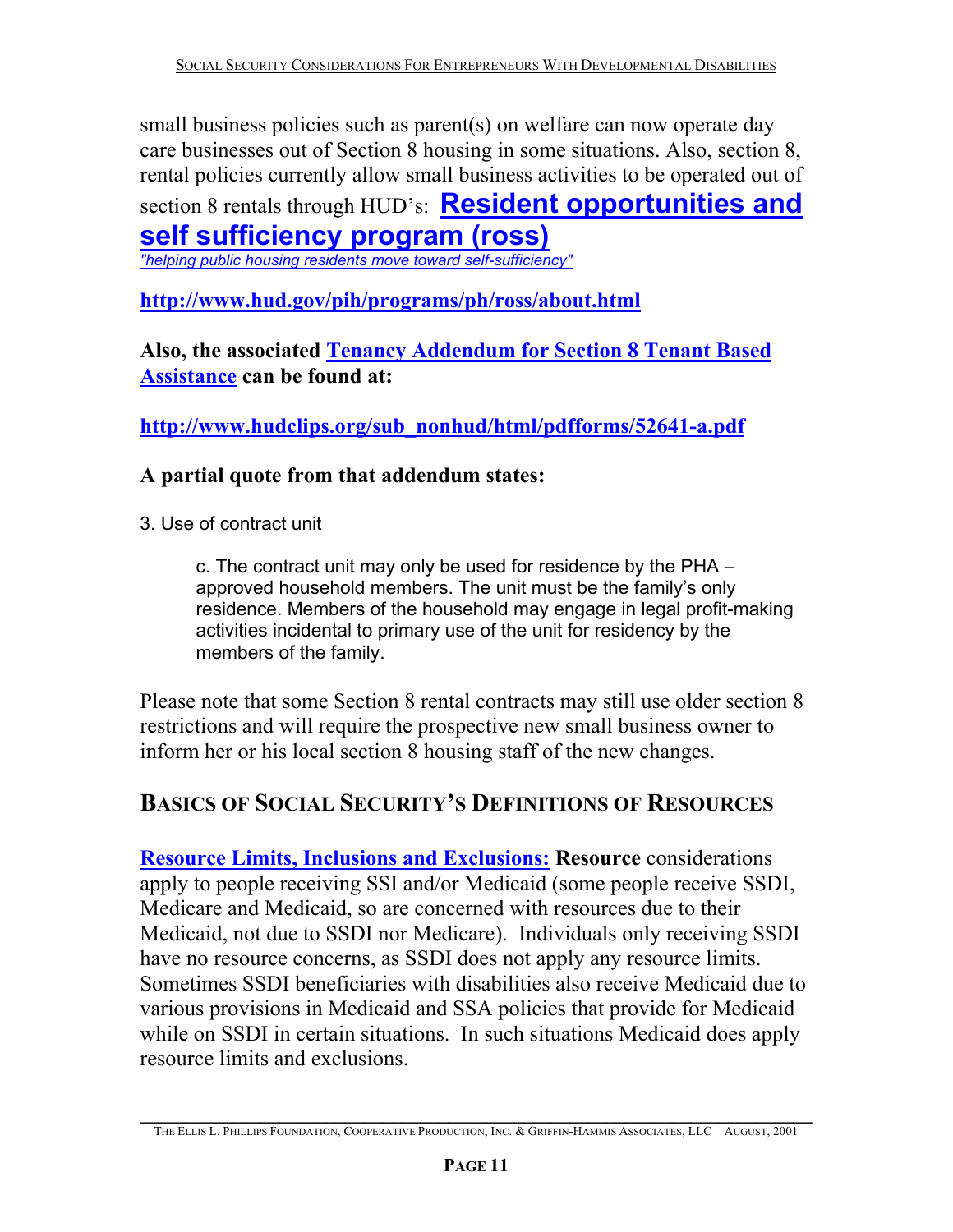Someone on SSI does need to be conscious of SSI's \$2000 resource limits in cash resources as a single person and \$3,000 as a married couple. SSI does allow a recipient to own one home if he or she lives in the home, home furnishings, own one vehicle, and applies limits to burial plots, burial funds, etc… The non-self-employment related resource inclusions and exclusions are somewhat complex but worth understanding. The related SSA POMS policies on SSI and resources can be found at:

http://policy.ssa.gov/poms.nsf/poms?OpenView&Start=1&Count=50&Expa nd=5.4#5.4

**Resource Exclusions & Self-Employment:** Self-employment provides powerful resource exclusions to liquid property used in a small business (cash), and resources used in the small business such as equipment, land, etc… with no upper limit on the value of the small business operating account nor any of the business resources. This unlimited resource exclusion is explained in the next section.

**Property Essential to Self Support (PESS)** PESS is a very powerful advantage for someone who is self-employed and receiving SSI and/or Medicaid. As noted above, PESS allows for the accumulation of unlimited funds in a small business operating account. There is no similar exclusion in regular wage employment for liquid funds.

The hyperlink above will connect you to one of the PESS policies on-line, but there are multiple SSA PESS policy sections in SSA's POMS. PESS is such a critical factor in self-employment that some excerpts from SSA's policies are included in this section (note: the quoted excerpts below have been selected as clear and relevant to this booklet but only represent small sections of larger policies, it is highly recommended that you access the entire PESS policy sections in SSA's POMS for the full text related to these policies when working with a small business owner involved in accessing these exclusions):

**SI 01130.501 Essential Property Excluded Regardless of Value or Rate of Return**

**\_\_\_\_\_\_\_\_\_\_\_\_\_\_\_\_\_\_\_\_\_\_\_\_\_\_\_\_\_\_\_\_\_\_\_\_\_\_\_\_\_\_\_\_\_\_\_\_\_\_\_\_\_\_\_\_\_\_\_\_\_\_\_\_\_\_\_\_\_\_\_\_**  THE ELLIS L. PHILLIPS FOUNDATION, COOPERATIVE PRODUCTION, INC. & GRIFFIN-HAMMIS ASSOCIATES, LLC AUGUST, 2001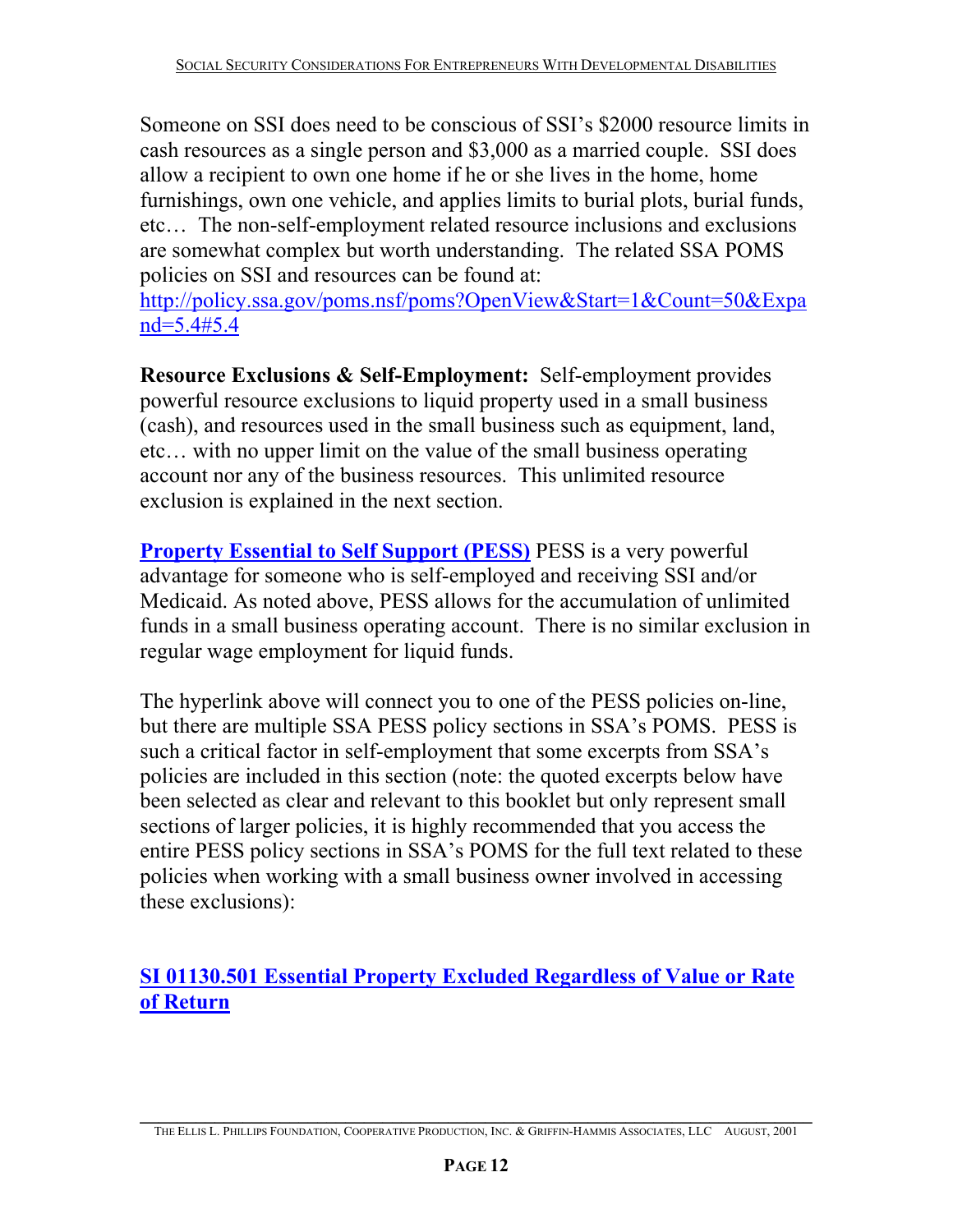# **A. POLICY PRINCIPLES**

#### **2. Trade Or Business Property**

Property essential to self-support used in a trade or business is excluded from resources regardless of value or rate of return effective May 1, 1990.

C. DEVELOPMENT AND DOCUMENTATION - PROPERTY USED IN A TRADE OR BUSINESS

# **5. Liquid Resources Used In A Trade Or Business**

Effective May 1, 1990, all liquid resources used in the operation of a trade or business are excluded as property essential to self-support. Obtain an individual's signed allegation that liquid resources are used in the trade or business.

**SI 01130.504 Essential Property - Current Use Criterion**

# **A. POLICY PRINCIPLE**

Property, including property used by an individual as an employee, must be in current use in the type of activity that qualifies it as essential to be excluded as essential to self-support. Current use is evaluated on a monthly basis. Property not in current use can be excluded as essential to self-support only if:

- it has been in use; and
- there is a reasonable expectation that the use will resume.

# **B. POLICY — TIME LIMIT FOR RESUMPTION OF USE**

#### **1. 12-Month Rule**

Resumption of use must be expected within 12 months of last use. For example, if property was last used in October, resumption of use must reasonably be expected to occur before the end of the following October.

#### **2. 12-Month Extension**

The 12-month period can be extended for an additional 12 months if nonuse is due to a disabling condition.

# **C. PROCEDURE - GENERAL**

#### **3. No Intent To Resume Activity**

If the individual does not intend to resume the self-support activity, the property is a countable resource for the month after the month of last use.

**\_\_\_\_\_\_\_\_\_\_\_\_\_\_\_\_\_\_\_\_\_\_\_\_\_\_\_\_\_\_\_\_\_\_\_\_\_\_\_\_\_\_\_\_\_\_\_\_\_\_\_\_\_\_\_\_\_\_\_\_\_\_\_\_\_\_\_\_\_\_\_\_**  THE ELLIS L. PHILLIPS FOUNDATION, COOPERATIVE PRODUCTION, INC. & GRIFFIN-HAMMIS ASSOCIATES, LLC AUGUST, 2001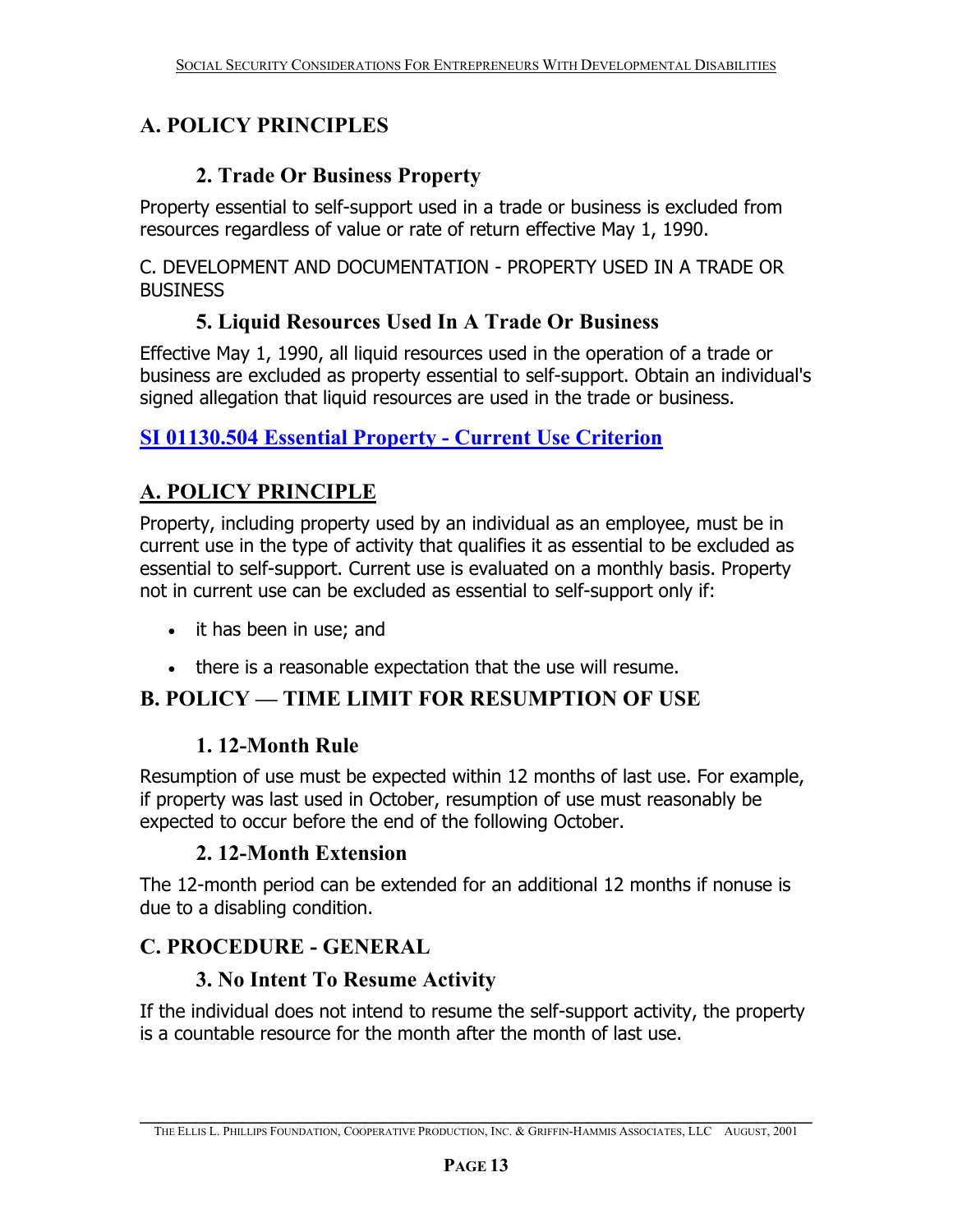# **UNDERSTANDING SELF-EMPLOYMENT INCOME & SOCIAL SECURITY**

**Gross versus Net Self-Employment Income:** A common error in selfemployment situations involving business owners with disabilities is reporting gross sales, or gross earnings, from self-employment as if they were gross wages to SSA, Medicaid, Food Stamps, and Section 8 housing. Often traditional employment support staff are so familiar with reporting all income as gross wage earnings (which have to be reported to SSA based on gross, not net, monthly amounts), that when a small business is developed, support staff automatically report gross self-employment income to SSA as if it were gross wages.

SSA understands small business and self-employment and treats selfemployment basically the same way the Internal Revenue Service (IRS) does. Gross sales are not the measurable and taxable self-employment income to the IRS or to SSA. For instance if a business in one year sells \$10,000 in products or services, and has \$7,000 in business expenses that are allowed by the IRS, then the net income from self-employment (prior to the owner's draw or owner's income) is \$3,000. SSA and the IRS consider the net earnings from self-employment of \$3,000 as the owner's income for the year.

As an example of benefits impacts based on the above amounts of gross and net self-employment income, SSI (Supplemental Security Income) recipients are then subject to the standard \$1.00 reduction in SSI each month for every \$2.00 earned each month, after the first \$85 of net self-employment earnings in a month. (Note: The \$85 exclusion is actually a bit more complicated based on a \$65 and \$20 set of income exclusions but for the purposes of this booklet at this point, it is a fair approach to use the entire \$85 per month income exclusion as an example and often \$85 will apply exactly). Therefore the SSI check reduction would be based on \$250 per month (which equals \$3,000 per year in net self employment earnings) and SSI would apply the formula  $(\$250 - \$85)/2 = \$82.50$  SSI check reduction each month or \$990 less SSI for the entire year based on \$3,000 in net self employment earnings. Had \$10,000 yearly gross sales, or \$833 per month, been reported as net self-employment earnings, or mistakenly reported as gross wages, the owner's SSI check would have been reduced by (\$833 -

**\_\_\_\_\_\_\_\_\_\_\_\_\_\_\_\_\_\_\_\_\_\_\_\_\_\_\_\_\_\_\_\_\_\_\_\_\_\_\_\_\_\_\_\_\_\_\_\_\_\_\_\_\_\_\_\_\_\_\_\_\_\_\_\_\_\_\_\_\_\_\_\_**  THE ELLIS L. PHILLIPS FOUNDATION, COOPERATIVE PRODUCTION, INC. & GRIFFIN-HAMMIS ASSOCIATES, LLC AUGUST, 2001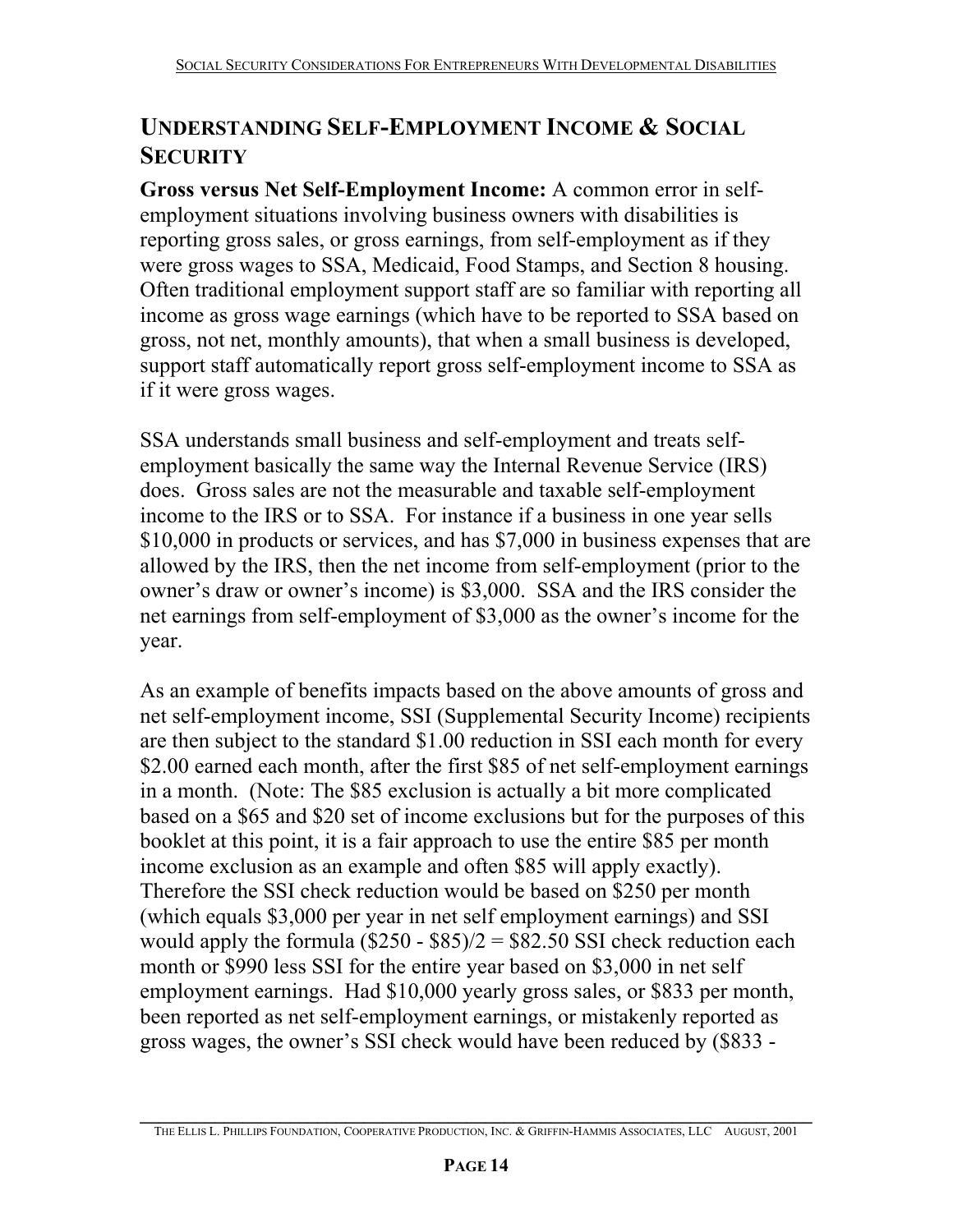$$85$ /2 = \$374 each month for a total SSI check reduction of \$4,488 (versus the correct reduction of only \$990 for the year).

An important factor in working with SSI and net self-employment income is SSA's policy to not apply their SSI check reduction formulas on an actual monthly basis but on the total yearly net self-employment income reported, or predicted, and therefore some important gains occur over wage reporting where wages, by policy, are adjusted on an exact monthly basis. Leveling of SSI check income and amounts can be a substantial bonus in selfemployment compared to the monthly highs and lows of wage income impacts on wage income reporting. Such leveling can also cause problems with SSI check amounts if it is not reported nor understood properly.

For instance SSI also retroactively makes adjustments to SSI checks for an entire year based on the noted policy. If a business is started in October and earned the \$3,000 net self-employment income used as an example above from October through the end of December, SSI would not only adjust those three start-up months but also all the prior months of SSI receipt during that year retroactively due to having to divide the entire year evenly by SSI policy. If not anticipated and accounted for the business owner could end up owing SSI an overpayment for the prior months that year before the business was started. SSA's policy on NESE (Net Earnings from Self-Employment) is briefly quoted below (many more SSA policies exist beyond the brief quote below) and can be found at:

http://policy.ssa.gov/poms.nsf/36f3b2ee954f0075852568c100630558/6bde8 ae4ef87147e85256a5f000b3908?OpenDocument

#### **"SI 00820.210 How to Determine Net Earnings from Self-Employment (NESE)**

# **B. PROCEDURE**

# **1. Determining Monthly NESE**

Divide the entire taxable year's NESE equally among the number of months in the taxable year, even if the business:

- is seasonal;
- starts during the year;

**\_\_\_\_\_\_\_\_\_\_\_\_\_\_\_\_\_\_\_\_\_\_\_\_\_\_\_\_\_\_\_\_\_\_\_\_\_\_\_\_\_\_\_\_\_\_\_\_\_\_\_\_\_\_\_\_\_\_\_\_\_\_\_\_\_\_\_\_\_\_\_\_**  THE ELLIS L. PHILLIPS FOUNDATION, COOPERATIVE PRODUCTION, INC. & GRIFFIN-HAMMIS ASSOCIATES, LLC AUGUST, 2001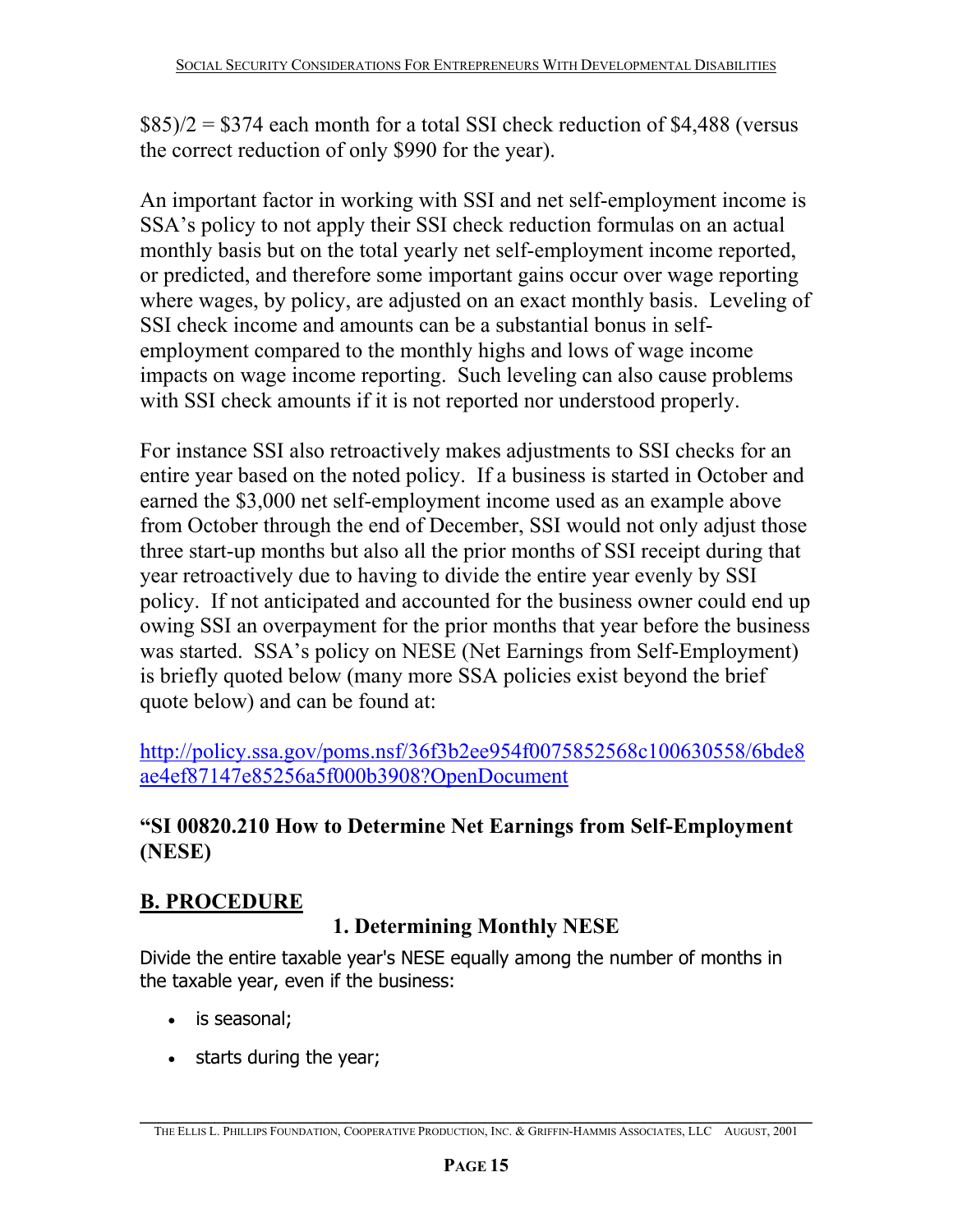- ceases operation before the end of the taxable year; or
- ceases operation prior to initial application for SSI.

A period of less than 12 months may be a taxable year if:

- the basis for computing and reporting income changes (e.g., fiscal to calendar year); or
- the taxpayer dies (the taxable year ends on the date of death, and net earnings are computed as of the date of death.); or
- the taxable year is closed by the Commissioner of IRS.

**NOTE:** An individual's taxable year is not ended when he/she goes out of business" (**END OF SSA POLICY QUOTES)** 

SSDI applies an entirely different set of policies for determining selfemployment income and SSDI check impacts. SSDI is an all-or-nothing check (not reduced incrementally like SSI checks are). SSDI still works to net self-employment income and then compares that income to gross sales, number of hours worked per month, and monthly (not yearly) income and hours worked, plus a series of other factors such as unpaid assistance in business operations and un-incurred business expenses. SSDI is considerably more complicated when dealing with self-employment income, and requires careful and thoughtful planning based on a working knowledge of the SSDI self-employment policies. Overall, SSDI still reviews net earnings from self-employment as one of it's critical measures of check continuance or termination, but SSDI also weighs in a host of other factors too, and does not divide income evenly by 12 months like SSI does.

**Wages versus Net Earnings from Self-Employment:** It is not uncommon for people with disabilities to elect to form a corporation, association or corporate entity. For instance a corporate entity could be a Limited Liability Company (LLC) that elects to be treated by the IRS as a "corporate entity" for tax purposes, and remains an LLC for state and operating purposes. As a corporate entity, an LLC could pay the owner(s) wages depending on how the business is structured. See the following web site for a short discussion of this approach for corporate entity election by an LLC:

# **ENTITIES: SOLE PROPRIETOR, PARTNERSHIP, LIMITED LIABILITY COMPANY/PARTNERSHIP (LLC/LLP),**

**\_\_\_\_\_\_\_\_\_\_\_\_\_\_\_\_\_\_\_\_\_\_\_\_\_\_\_\_\_\_\_\_\_\_\_\_\_\_\_\_\_\_\_\_\_\_\_\_\_\_\_\_\_\_\_\_\_\_\_\_\_\_\_\_\_\_\_\_\_\_\_\_**  THE ELLIS L. PHILLIPS FOUNDATION, COOPERATIVE PRODUCTION, INC. & GRIFFIN-HAMMIS ASSOCIATES, LLC AUGUST, 2001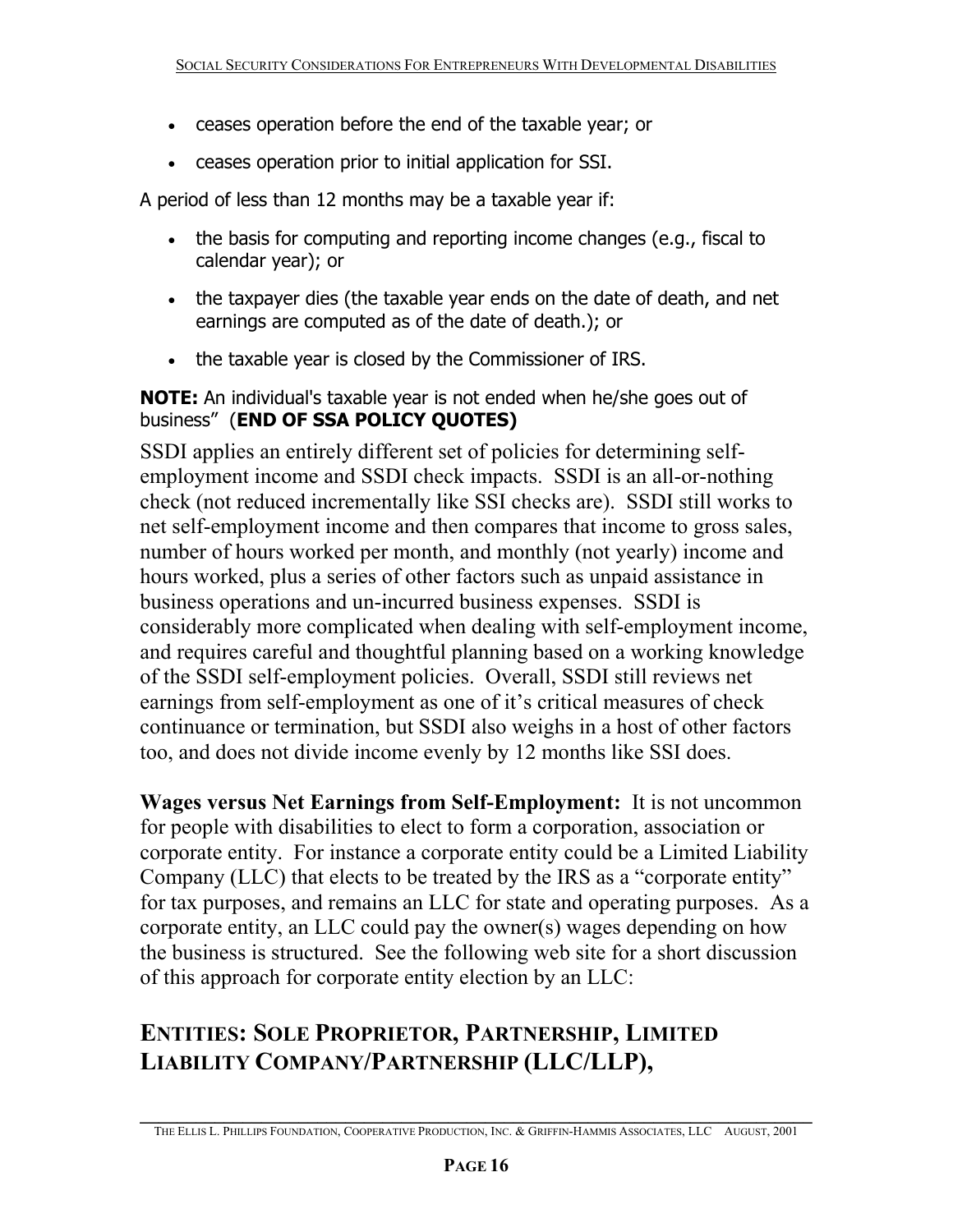# **CORPORATION, SUBCHAPTER S CORPORATION http://www.irs.gov/prod/tax\_edu/faq/faq12-1.html**

Social Security interprets the income of a corporate director to be the only self-employed individual, or position, in a corporation. Therefore an individual with a disability could be involved in a corporation in several roles and receive both wages and net-earnings from self-employment. SSA's policy is briefly quoted below and can be found at:

http://policy.ssa.gov/poms.nsf/36f3b2ee954f0075852568c100630558/62714 6922b4a708085256a5c004e621d?OpenDocument

#### **"RS 01802.032 Corporation Directors**

# **A. POLICY**

Corporation directors are self-employed. In rare situations an individual may be self-employed as a director and also perform services as an employee.

#### **B. REFERENCE**

Corporation director is defined in RS 02101.018 and RS 02101.505 ff.

#### **RS 02101.018 Director of a Corporation**

The board of directors is the governing body of the corporation and therefore is not subject to control by the corporation. Thus, a director with respect to directorial services, for example, attending and participating in board meetings, is not an employee. Such services are deemed to be in self-employment. (See RS01802.032.) A director who does work for the corporation, other than attending and participating in the meetings of the board of directors, may be an employee with respect to such work if it is nondirectorial in nature.

Attendance at, and participation in, the meetings of subordinate committees seldom creates an employment relationship because most of these committees are directorial in nature. Committees formed pursuant to Federal or State statue, corporate by-laws, or authority vested in the board of directors, are directorial in nature and it may be assumed in the absence of evidence to the contrary that the directors serving on such committees are not employees with respect to such service. This assumption applies whether the committee is composed entirely of directors or composed in part of directors and in part of nondirectors.

Where a director is a member of a committee engaged in nondirectorial services, for example, doing appraisal work for the corporation, and the services are subject to actual control by the board of directors, the director is an employee with respect to services on the committee." (**END OF SSA POLICY QUOTES)** 

**\_\_\_\_\_\_\_\_\_\_\_\_\_\_\_\_\_\_\_\_\_\_\_\_\_\_\_\_\_\_\_\_\_\_\_\_\_\_\_\_\_\_\_\_\_\_\_\_\_\_\_\_\_\_\_\_\_\_\_\_\_\_\_\_\_\_\_\_\_\_\_\_**  THE ELLIS L. PHILLIPS FOUNDATION, COOPERATIVE PRODUCTION, INC. & GRIFFIN-HAMMIS ASSOCIATES, LLC AUGUST, 2001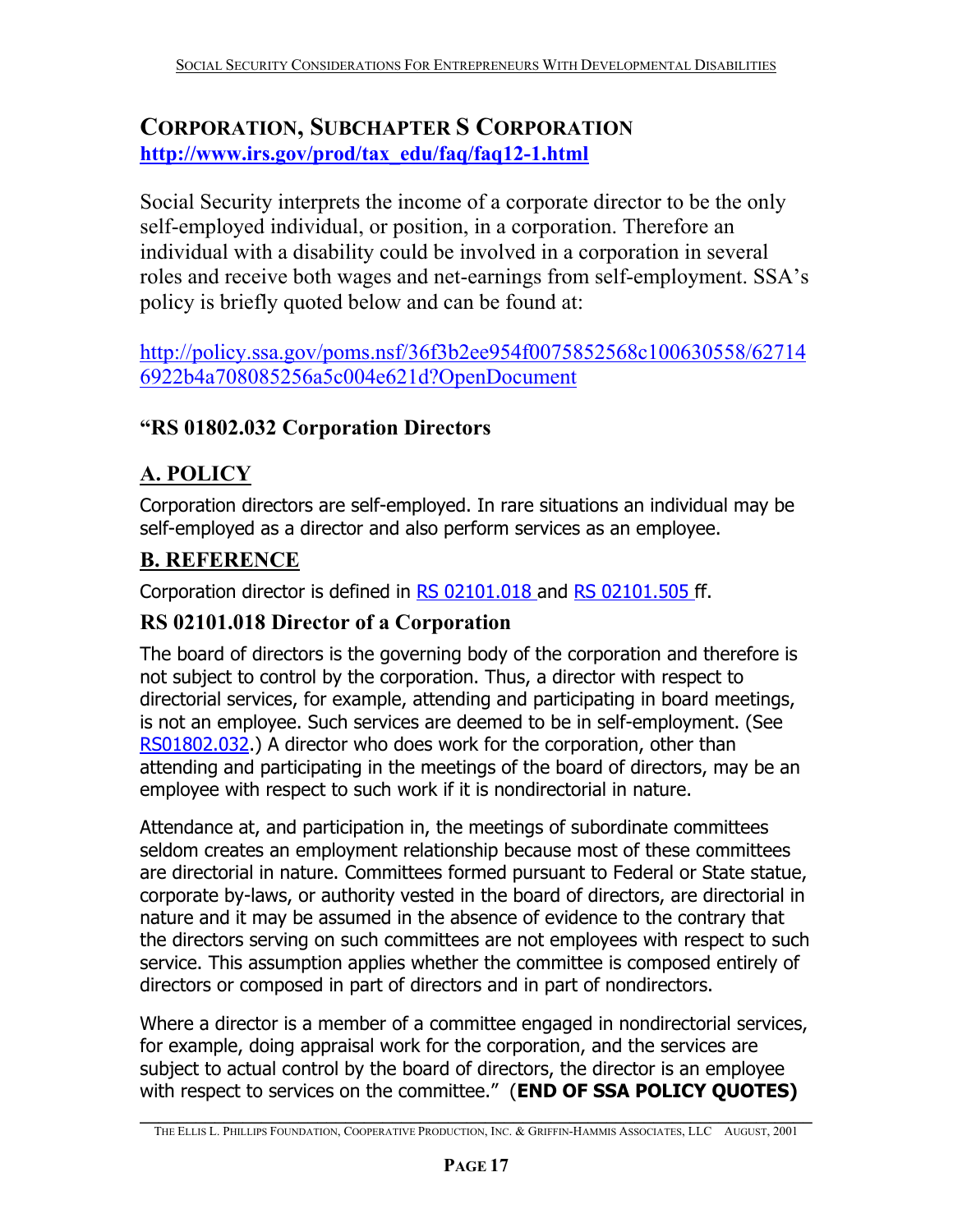As the business form is chosen (ie. Sole proprietorship, partnership, S-Corporation, LLC, etc…) or altered during the businesses life and future expansion, it is critical to evaluate the choices of what form of business to take, based not only on the general business and liability merits of different forms of businesses and tax advantages, but to also provide a benefits analysis of the impacts of such choices on the owners receipt of SSI/SSDI, Medicaid, Medicare, and other social system impacts such as Section 8 housing. It's important to understand that wages can be paid in corporate forms of business to the business owner(s), and often wages are paid in corporate small businesses. Wages combined with self-employment earnings do alter the impacts on benefits significantly.

# **SOLE PROPRIETORSHIPS & PARTNERSHIPS**

Generally, the owner(s) of sole proprietorships and partnerships receive net earnings from self-employment, often referred to as owner's draws or guaranteed payments to a partner. It is possible for a sole proprietorship or a partnership form of business, such as the Limited Liability Company (LLC) example noted in the previous section, to elect to be treated as a corporate entity for IRS tax purposes. For purposes of this section the assumption will be made that the sole proprietorships or partnerships addressed here do not refer to businesses that have elected to be treated by the IRS as corporate entities even though they are also formed as sole proprietorships or partnerships (such as LLC's) under state laws.

One brief section of SSA's policies on sole proprietors and partners receiving NESE (Net Earnings from Self-Employment) are quoted below and can be found at:

http://policy.ssa.gov/poms.nsf/36f3b2ee954f0075852568c100630558/b0c99 75bb18a6d1e85256a5c004e6a30?OpenDocument

# **"RS 01803.101 When NESE are Derived**

**\_\_\_\_\_\_\_\_\_\_\_\_\_\_\_\_\_\_\_\_\_\_\_\_\_\_\_\_\_\_\_\_\_\_\_\_\_\_\_\_\_\_\_\_\_\_\_\_\_\_\_\_\_\_\_\_\_\_\_\_\_\_\_\_\_\_\_\_\_\_\_\_**  THE ELLIS L. PHILLIPS FOUNDATION, COOPERATIVE PRODUCTION, INC. & GRIFFIN-HAMMIS ASSOCIATES, LLC AUGUST, 2001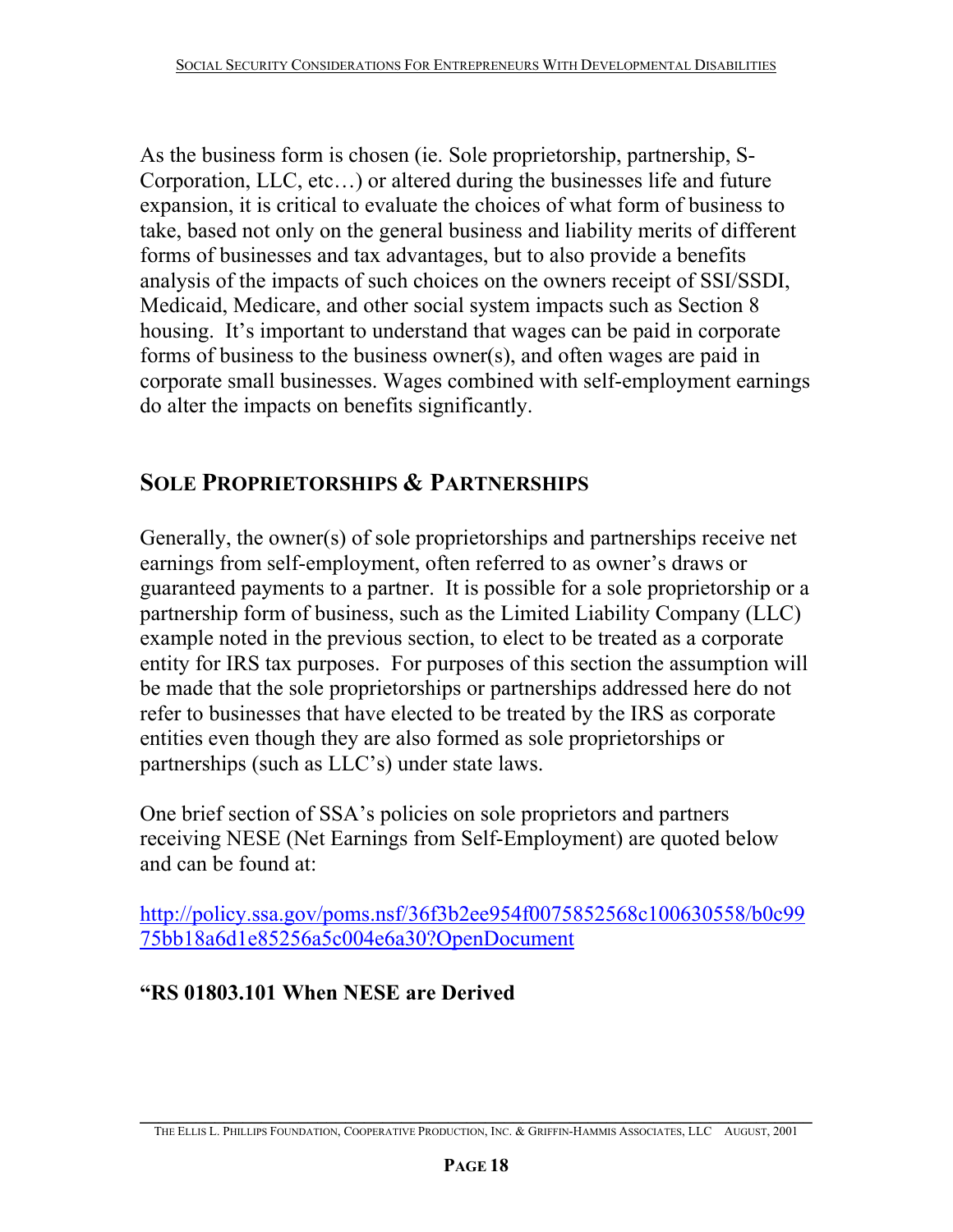# **POLICY**

#### **1. General**

NESE include gains, profits and compensation credited to or set apart for the owner's or partner's use during the taxable year. The two most commonly used methods of accounting are the "cash method" and the "accrual method." The individual must use the method which most accurately reflects his income and expenses.

#### **2. Cash Method**

- a. The cash method involves offsetting actual or "constructive" cash receipts against actual cash disbursements for deductible expenses in the same taxable year. Constructive receipt means the income becomes unqualifiedly subject to the demand of the taxpayer.
- b. If a person's business is one in which inventories are necessary, cash basis accounting is not permitted with respect to purchases, sales, and inventories.

#### **3. Accrual Method**

Under the accrual method, net income is measured by the excess of income earned over expenses incurred. Cash, property, or services earned during the taxable year have accrued to the taxpayer and is classified as income, even though not then received.

**NOTE**: Do not question the method used if the taxpayer has reported consistently using the same method." (**END OF SSA POLICY QUOTES)** 

**It's important to note that the above SSA policy on cash versus accrual business accounting methods does not reflect the current 2001 IRS policy that allows qualifying small businesses, under \$1,000,000 in average annual gross receipts, to potentially use the Cash method.** This applies to businesses even if inventory is involved. IRS 2001 Publication No. 538, Cash Method of Accounting for Qualifying Taxpayers, can be found on the web at **World Wide Web Tax** by scrolling down the page to IRS Form 538. Note, currently the IRS web site small business section posts an older version of this form (1998) which is not current in the IRS general Small Business section. The address on the web for the current IRS Form 538 is:

**http://www.wwwebtax.com/irs/irs\_publications\_list.htm** 

Also, the IRS does post Revenue Procedure 2000-22, which details this IRS regulation for businesses under \$1,000,000 average annual gross receipts at:

**\_\_\_\_\_\_\_\_\_\_\_\_\_\_\_\_\_\_\_\_\_\_\_\_\_\_\_\_\_\_\_\_\_\_\_\_\_\_\_\_\_\_\_\_\_\_\_\_\_\_\_\_\_\_\_\_\_\_\_\_\_\_\_\_\_\_\_\_\_\_\_\_**  THE ELLIS L. PHILLIPS FOUNDATION, COOPERATIVE PRODUCTION, INC. & GRIFFIN-HAMMIS ASSOCIATES, LLC AUGUST, 2001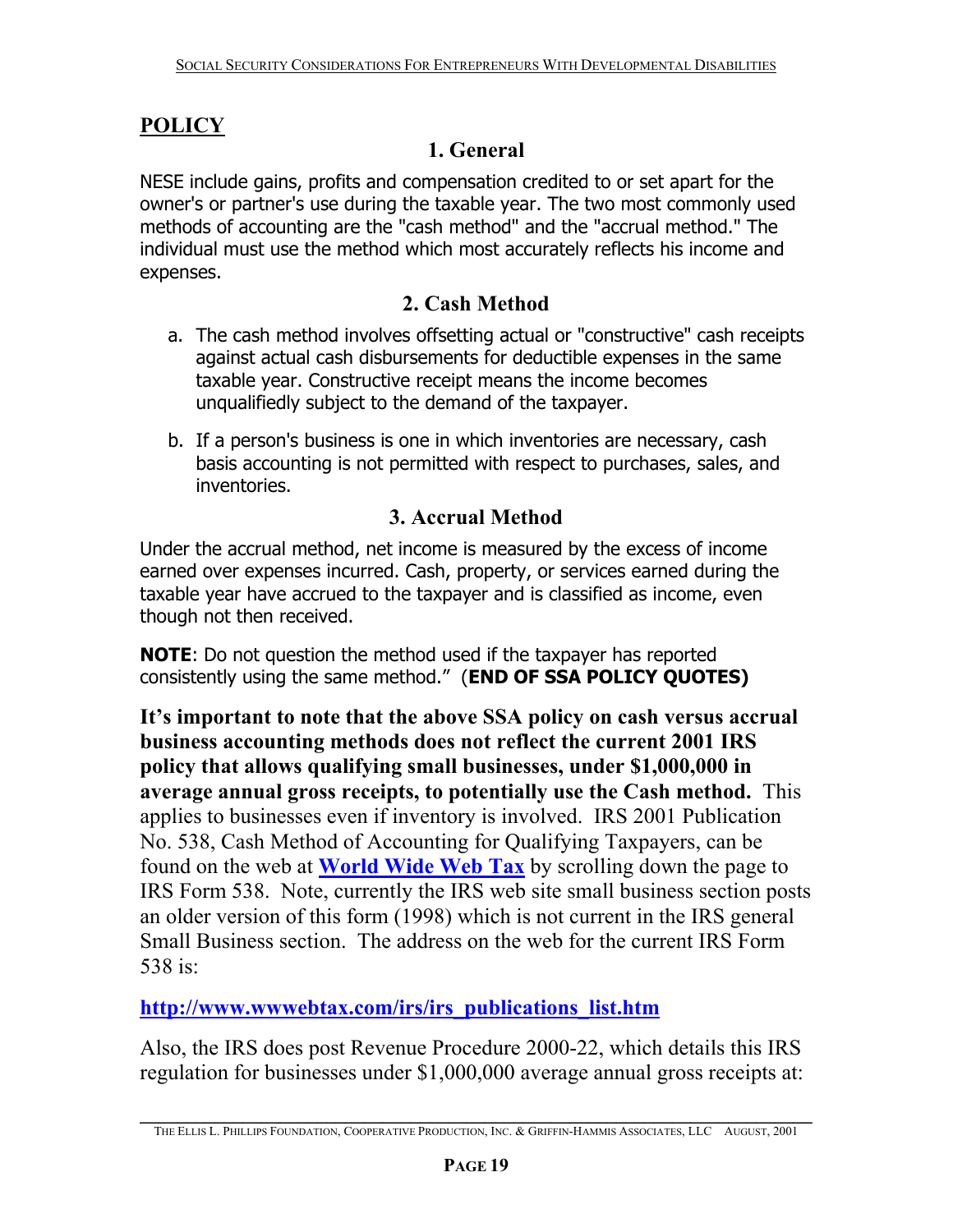#### **http://www.irs.gov/prod/bus\_info/sm\_bus/cdupdates.html**

A brief quote from the associated IRS web site is listed below:

#### **1. Starting Your Business / Keeping Records**

Revenue Procedure 2000-22, Changes in accounting periods and in methods of accounting.

Provides methods by which a qualifying taxpayer with average annual gross receipts of \$1,000,000 or less may be excepted from the requirements to account for inventories and to use an accrual method of accounting for purchases and sale of merchandise. **(End of IRS Quote)**

Sole Proprietorships and Partnerships are perhaps the simplest, most straight forward, form of business in both SSI and SSDI benefits systems. Essentially, all net income from the business is considered net earnings from self-employment. Partners split the income either evenly or in specified percentages based on the partnership basis and partnership agreements. Guaranteed payments to partners are also considered net earnings from selfemployment and are a useful approach for income distribution in a partnership for benefits purposes and also hold some advantages for the partners in IRS and other business matters. SSA's policy on guaranteed payments to partners is quoted below and can be found at:

#### http://policy.ssa.gov/poms.nsf/36f3b2ee954f0075852568c100630558 /dd2bb0007140485a85256a5c004e6795?OpenDocument

#### **"RS 01802.375 Computing NE When Partners Receive Salaries**

# **A. BACKGROUND**

Partners ordinarily contribute services, as well as capital, for the purpose of producing partnership profits. The partnership agreement may provide that one or more of the partners will receive payments for a salary, payments for use of capital, or interest on capital contributions, irrespective of whether the partnership has ordinary net income or loss. Such payments are called guaranteed payments.

# **B. OPERATING POLICY**

- a. The guaranteed salary of a partner is allowed as a business deduction in computing partnership income.
- b. The receiving partner is not considered an employee of the partnership.

**\_\_\_\_\_\_\_\_\_\_\_\_\_\_\_\_\_\_\_\_\_\_\_\_\_\_\_\_\_\_\_\_\_\_\_\_\_\_\_\_\_\_\_\_\_\_\_\_\_\_\_\_\_\_\_\_\_\_\_\_\_\_\_\_\_\_\_\_\_\_\_\_**  THE ELLIS L. PHILLIPS FOUNDATION, COOPERATIVE PRODUCTION, INC. & GRIFFIN-HAMMIS ASSOCIATES, LLC AUGUST, 2001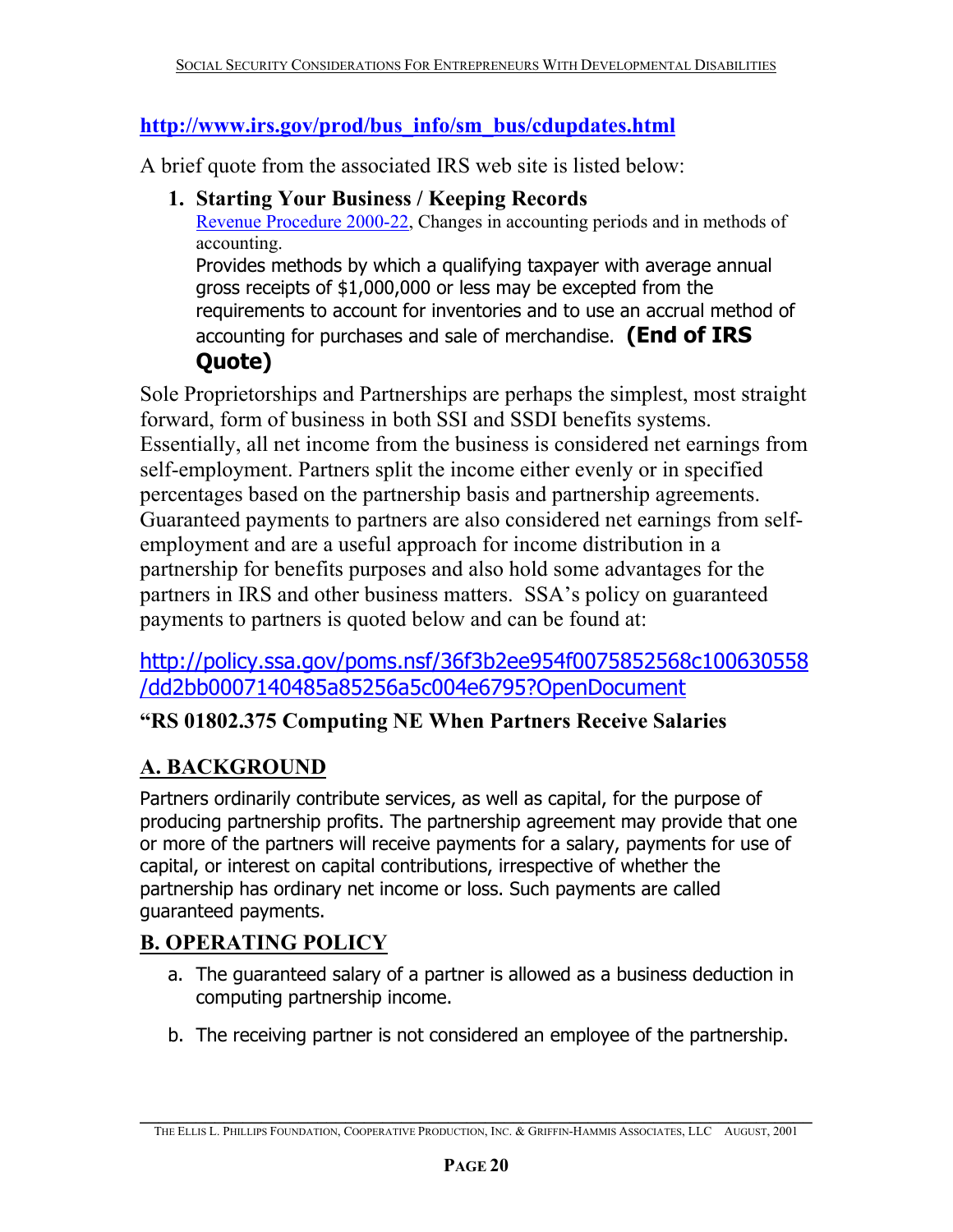c. Guaranteed salary payments are not "wages" but NESE." (**END OF SSA POLICY QUOTES)**

# **CORPORATIONS, ASSOCIATIONS & CORPORATE ENTITIES**

Corporations, Associations & Corporate Entities, can roughly be lumped together in the same category for benefits purposes. This booklet is not designed to address the varied complexities of forming corporations, other than to direct the reader to critical information in SSA policy that needs to be considered when such business forms are used. In prior sections of this booklet the basics of partnership options for electing to be treated as a corporate entity for IRS purposes were noted, as well as how corporate directors are considered to be self employed by SSA.

S-Corporations also have SSA dedicated policies on how income is treated by SSA. A brief and partial quote from SSA's policy on S-Corporations is included below and can be found at:

# http://policy.ssa.gov/poms.nsf/36f3b2ee954f0075852568c100630558 /e5402a3f2c330a9985256a5c004e61e7?OpenDocument

#### **"RS 01802.015 S Corporation**

# **A. DEFINITION**

Like any other corporation, an S corporation is separate and distinct from its shareholders. See  $RS$  02101.555. The basic difference from other corporations is it does not pay Federal corporate income tax. Income is passed directly to the shareholders for Federal income tax purposes. The corporation is carrying on any trade or business. The shareholders are not self-employed nor is their income NESE.

# **B. POLICY-COVERAGE**

The income from an S corporation may take three forms:

- Wages, received by shareholders as employees of the corporation,
- SEI, for fees paid to a corporate director,
- Dividends, paid to shareholders." (**END OF SSA POLICY QUOTES)**

Corporations can take a variety of forms and SSA has related policies for each form. A short list of possible forms of Corporations includes: Ccorporations; S- corporations; closely held corporations; associations,

**\_\_\_\_\_\_\_\_\_\_\_\_\_\_\_\_\_\_\_\_\_\_\_\_\_\_\_\_\_\_\_\_\_\_\_\_\_\_\_\_\_\_\_\_\_\_\_\_\_\_\_\_\_\_\_\_\_\_\_\_\_\_\_\_\_\_\_\_\_\_\_\_**  THE ELLIS L. PHILLIPS FOUNDATION, COOPERATIVE PRODUCTION, INC. & GRIFFIN-HAMMIS ASSOCIATES, LLC AUGUST, 2001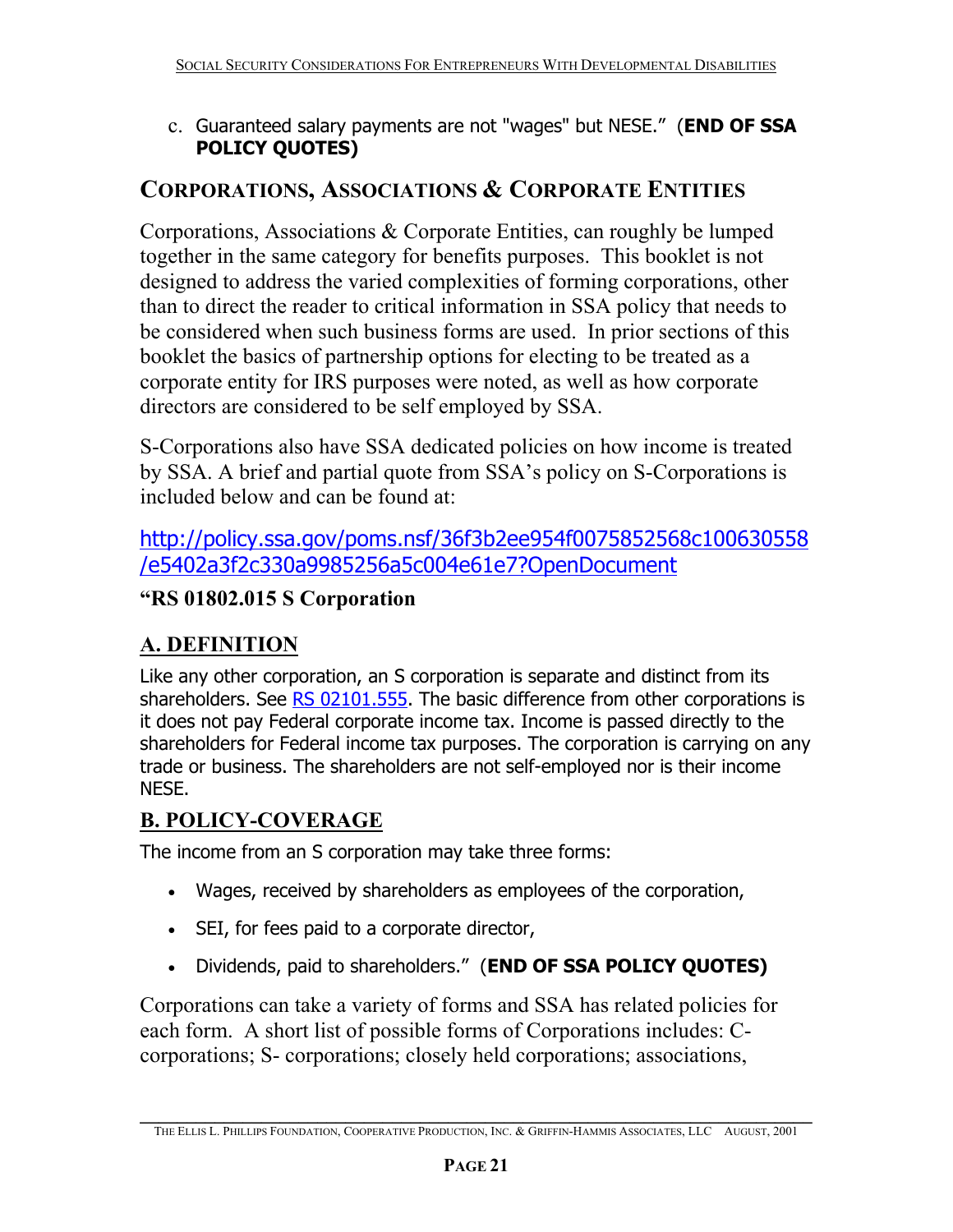professional corporations; Massachusetts Trusts; corporate Entity classifications.

Some useful links for Corporations and benefits considerations are partially listed below (the entire SSA policy index just for this area is roughly 16 pages in length, just for the index, only a portion of Part IV is shown below), the entire applicable section in SSA policy can be located by clicking on the hypertext below, or by entering the following exact web address:

http://policy.ssa.gov/poms.nsf/36f3b2ee954f0075852568c100630558 /67648c2c4e7b61a285256a5c004e8dad?OpenDocument

**RS 02101 Employer-employee Relationship – Policies and Procedures**

# **Subchapter Table of Contents**

#### **Section**

#### **PART IV: Business Structures**

RS 02101.500 Business Structures—General

#### **Corporations**

- RS 02101.505 Corporation—Defined
- RS 02101.510 Forming a Corporation
- RS 02101.515 Operation of a Corporation
- RS 02101.520 Board of Directors
- RS 02101.525 Committees Appointed by the Board of Directors
- RS 02101.530 Officers of a Corporation
- RS 02101.535 Characteristics of a Corporation
- RS 02101.540 Use of Corporate Form To Secure Coverage
- RS 02101.545 Development—Close or Family Corporation
- RS 02101.550 Evaluation of Evidence
- RS 02101.555 Small Business Corporations

**\_\_\_\_\_\_\_\_\_\_\_\_\_\_\_\_\_\_\_\_\_\_\_\_\_\_\_\_\_\_\_\_\_\_\_\_\_\_\_\_\_\_\_\_\_\_\_\_\_\_\_\_\_\_\_\_\_\_\_\_\_\_\_\_\_\_\_\_\_\_\_\_**  THE ELLIS L. PHILLIPS FOUNDATION, COOPERATIVE PRODUCTION, INC. & GRIFFIN-HAMMIS ASSOCIATES, LLC AUGUST, 2001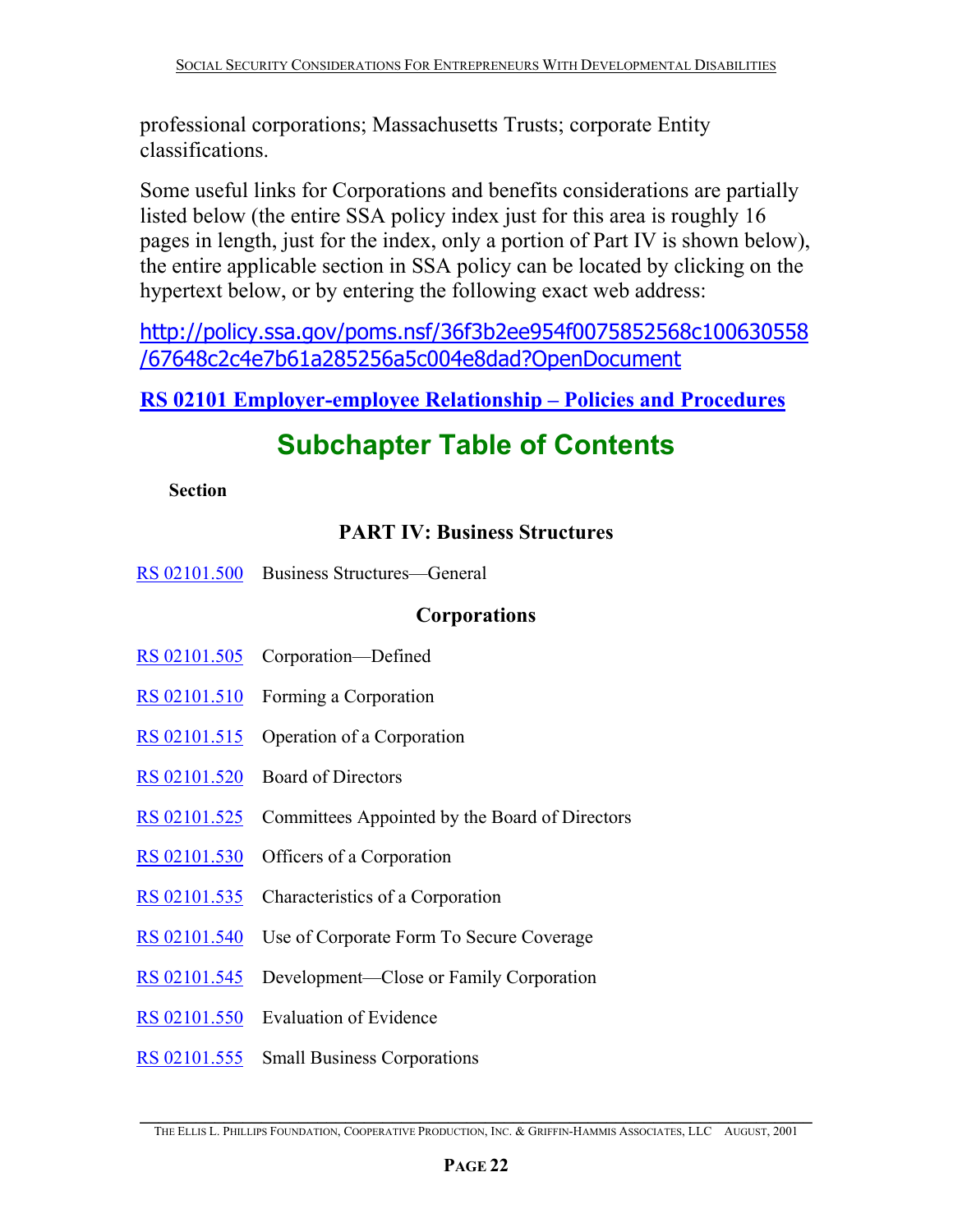- RS 02101.560 Associations Classifiable as Corporation
- RS 02101.565 Tests for Determining When Association Is Classifiable as a Corporation
- RS 02101.570 Partnership as Association Classifiable as a Corporation
- RS 02101.575 Relationship of Federal Law to Local Law
- RS 02101.580 Coverage Status of Associates
- RS 02101.585 Development
- RS 02101.590 Professional Associations

#### **Trusts**

- RS 02101.600 Trust—Defined
- RS 02101.601 Creation of a Trust
- RS 02101.602 Types of Trusts
- RS 02101.603 Ordinary or Strict Trusts
- RS 02101.604 Business Trust
- RS 02101.605 Characteristics of a Business Trust
- RS 02101.606 Trustees Duties and Powers
- RS 02101.607 Coverage Status of Trustees—General
- RS 02101.608 Strict or Ordinary Trust
- RS 02101.609 Business Trusts
- RS 02101.610 Trustee With Dual Coverage Status
- RS 02101.611 Family Estate Trust

As with any small business development, the structure or form a business takes should be carefully considered. It is highly recommended a Certified Public Accountant (CPA) and Attorney be consulted if corporate or trust forms of business are chosen. However, CPA's generally do not understand SSI and/or SSDI benefits impacts. Attorneys vary widely on experience and understanding of SSA's policies for SSI and SSDI impacts. This booklet can be given to an attorney or CPA and can provide insights and at a minimum

**\_\_\_\_\_\_\_\_\_\_\_\_\_\_\_\_\_\_\_\_\_\_\_\_\_\_\_\_\_\_\_\_\_\_\_\_\_\_\_\_\_\_\_\_\_\_\_\_\_\_\_\_\_\_\_\_\_\_\_\_\_\_\_\_\_\_\_\_\_\_\_\_**  THE ELLIS L. PHILLIPS FOUNDATION, COOPERATIVE PRODUCTION, INC. & GRIFFIN-HAMMIS ASSOCIATES, LLC AUGUST, 2001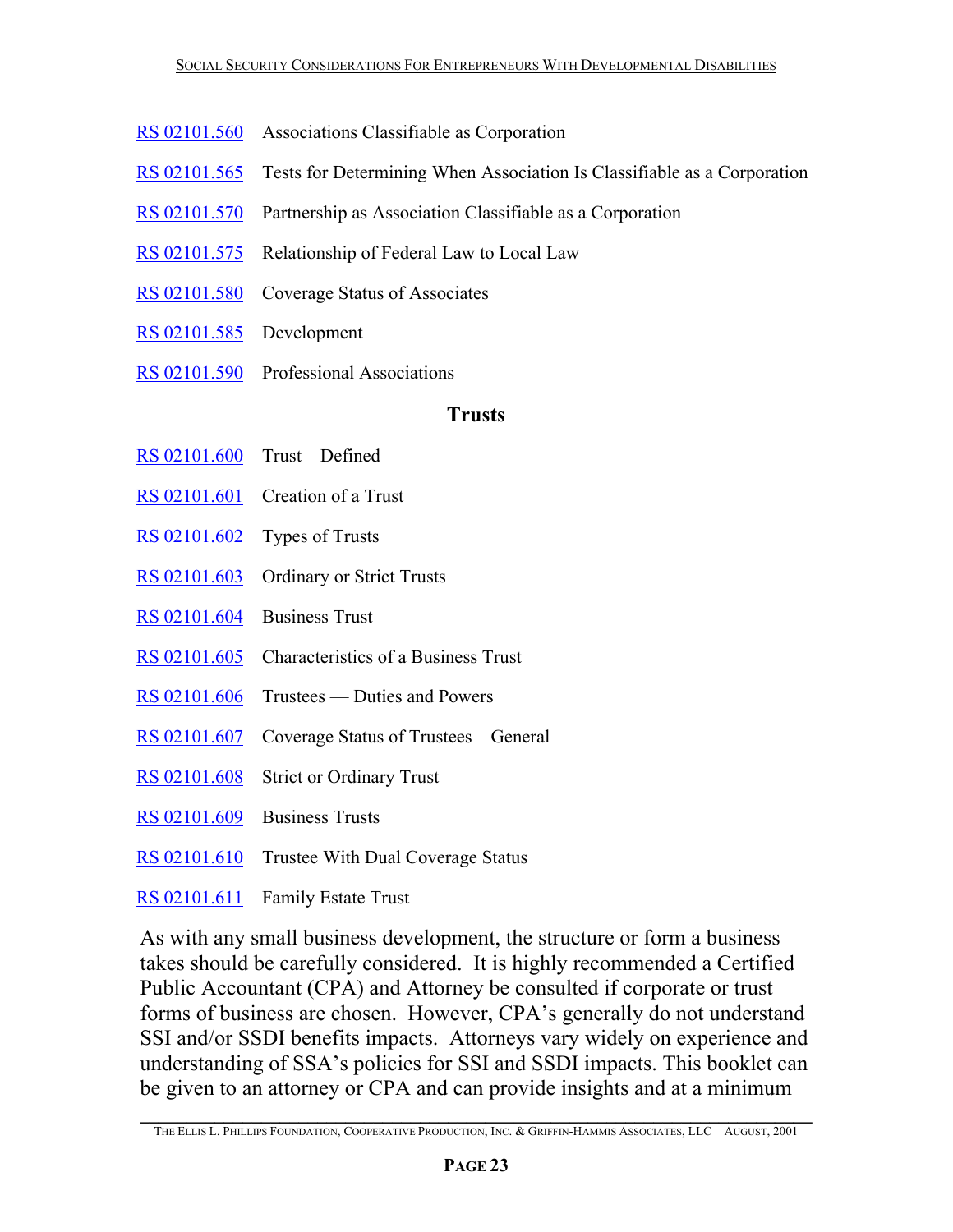some direction to locating critical SSA policies on how different forms of businesses interact with net earnings from self-employment, SSI and Medicaid resource exclusions, and important considerations for general interactions of SSI and SSDI checks with small business income.

# **SUPPLEMENTAL SECURITY INCOME (SSI) & SELF-EMPLOYMENT**

**Advantages & Disadvantages:** SSI has very favorable policies for operating a small business. As noted in earlier sections of the booklet, a small business owner can have unlimited funds (under SSA's PESS policies) in a small business account and not lose SSI or Medicaid eligibility due to exceeding resource limits. SSI has higher earnings limits for SSI eligibility and associated Medicaid eligibility, therefore allowing a small business owner on SSI to generate substantial income, in the ranges of roughly \$14,100 to \$39,228 net income from self-employment while still retaining SSI and Medicaid eligibility. Gross income from a small business for someone receiving SSI has no upper limits and could be any amount, such as \$500,000 or \$5,000,000. After \$5,000,000 in gross revenues the business would, in general, be classified as a large business (versus a small business), but again if the owner was on SSI and net income was in the ranges noted above, there still would be no upper limit to gross sales. This is true from the simplest sole proprietorship to the most complex corporate structure.

The disadvantages for someone on SSI are mainly the issues of earnings over the ranges noted above (\$14,100 – \$39,228) net self-employment income. It is also possible under SSI policies to earn higher than each state's threshold in some situations though an individualized Threshold calculation. Once a small business owner exceeds those limits the choice to lose SSI eligibility needs to be considered or individualized threshold calculations may also apply. Significant financial success seems to be limited to policy restrictions leading to leaving the SSI roles above personal income thresholds that vary by state. SSI has it's own inherent disadvantages in it's intrusive nature as a system. SSI will monitor income and resources at least yearly and sometimes even monthly based on changes reported to SSI by an SSI recipient. Small Business does tend to "level" that set of interactions to a yearly review but again could involve additional reviews based on changes reported by an SSI recipient.

**\_\_\_\_\_\_\_\_\_\_\_\_\_\_\_\_\_\_\_\_\_\_\_\_\_\_\_\_\_\_\_\_\_\_\_\_\_\_\_\_\_\_\_\_\_\_\_\_\_\_\_\_\_\_\_\_\_\_\_\_\_\_\_\_\_\_\_\_\_\_\_\_**  THE ELLIS L. PHILLIPS FOUNDATION, COOPERATIVE PRODUCTION, INC. & GRIFFIN-HAMMIS ASSOCIATES, LLC AUGUST, 2001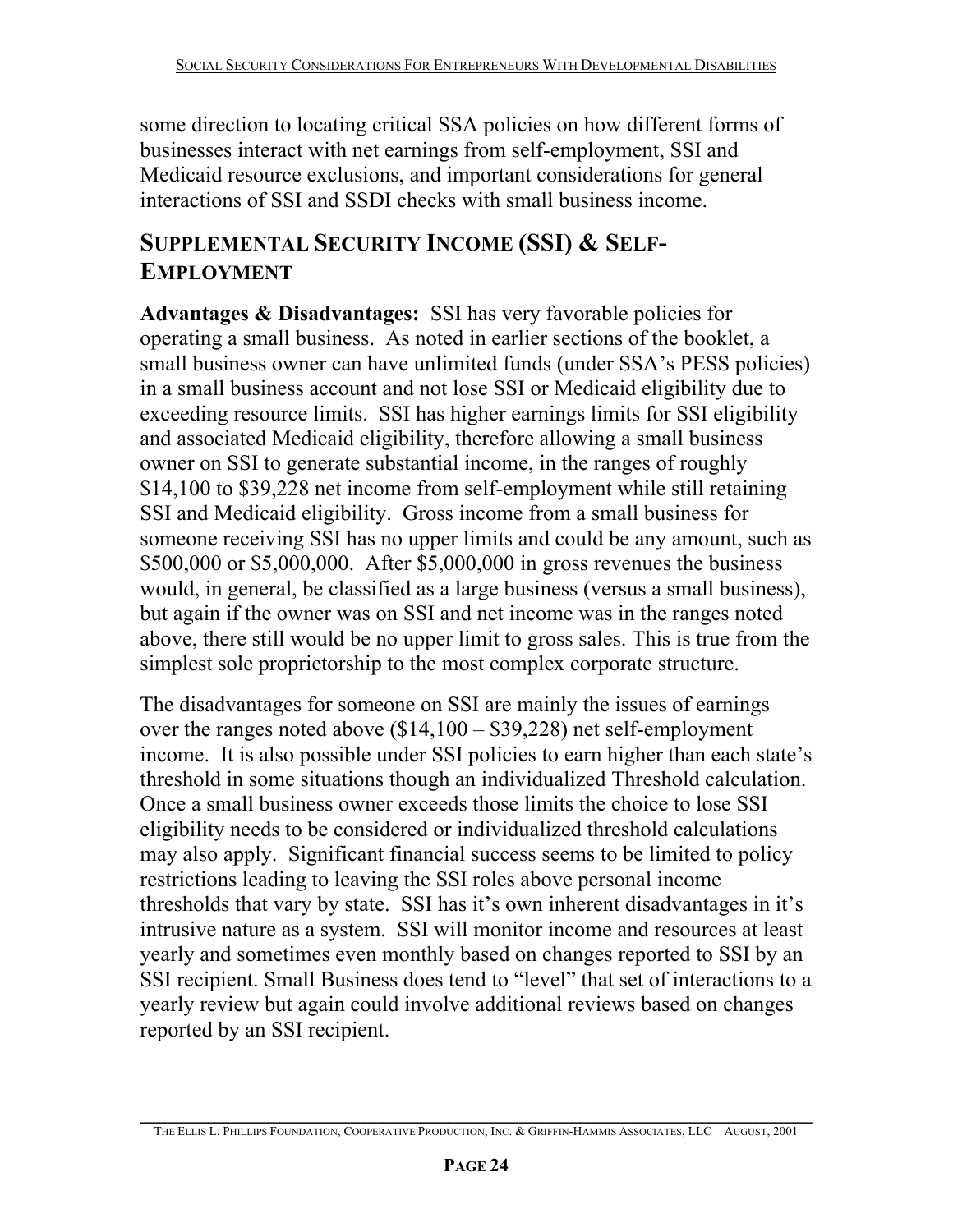**Long Term Opportunities & Concerns:** Over the long term, someone receiving SSI needs to accurately predict net self-employment income to SSI and to monitor that income. Excess earnings over yearly predictions can cause SSI overpayments, and SSI could ask for some of the SSI checks sent back a year or more after the checks were sent to the small business owner. This is fairly easy to predict and/or correct during a business year. Since SSI only uses net earnings from self-employment, it's possible in a profitable small business to make net earnings almost anything desired by simply spending more on the business to lower the net earnings, hiring employees, or any number of choices. The best advice for the long term is to clearly pay attention to SSI predictions for net earnings and to actual net earnings and either adjust as needed during the year, (**quarterly adjustments are often recommended if net income is varying from predictions to SSI**,) or save for the overpayment expected due to additional income (which means the owner has more income personally) and be prepared to pay SSI back for anticipated overpayments versus being surprised by overpayments not anticipated.

**Net Self-Employment Income Averaging & SSI:** SSI is again a wonderful system for self-employment due to the way net self-employment income is treated by SSI. SSI averages every month equally by policy and therefore levels the SSI amount for each month for net self-employment income, versus the up-and-down-month-to-month, exact SSI check adjustments resulting from wage income. Careful attention needs to be paid to SSI's yearly averaging of self-employment income, but with some attention it's a much better system for SSI check payments than wage employment.

**Comparison to Wage Employment:** Wage employment pales in comparison to self-employment opportunities and flexibility. Selfemployment offers much more flexibility and choice through a number of ways to adjust income as needed during an accounting year **(note: late adjustments to net and gross income predictions may not be possible, so it's important to track net income projections to SSA from the beginning of a tax year at least every 3 to 6 months, and more often if possible)** and also self-employment opportunities for unlimited cash resources in a small business account, and unlimited physical business resources, land, buildings, and equipment.

**Income Thresholds for Medicaid:** Perhaps one of the most powerful opportunities for someone on SSI and Medicaid while operating small

**\_\_\_\_\_\_\_\_\_\_\_\_\_\_\_\_\_\_\_\_\_\_\_\_\_\_\_\_\_\_\_\_\_\_\_\_\_\_\_\_\_\_\_\_\_\_\_\_\_\_\_\_\_\_\_\_\_\_\_\_\_\_\_\_\_\_\_\_\_\_\_\_**  THE ELLIS L. PHILLIPS FOUNDATION, COOPERATIVE PRODUCTION, INC. & GRIFFIN-HAMMIS ASSOCIATES, LLC AUGUST, 2001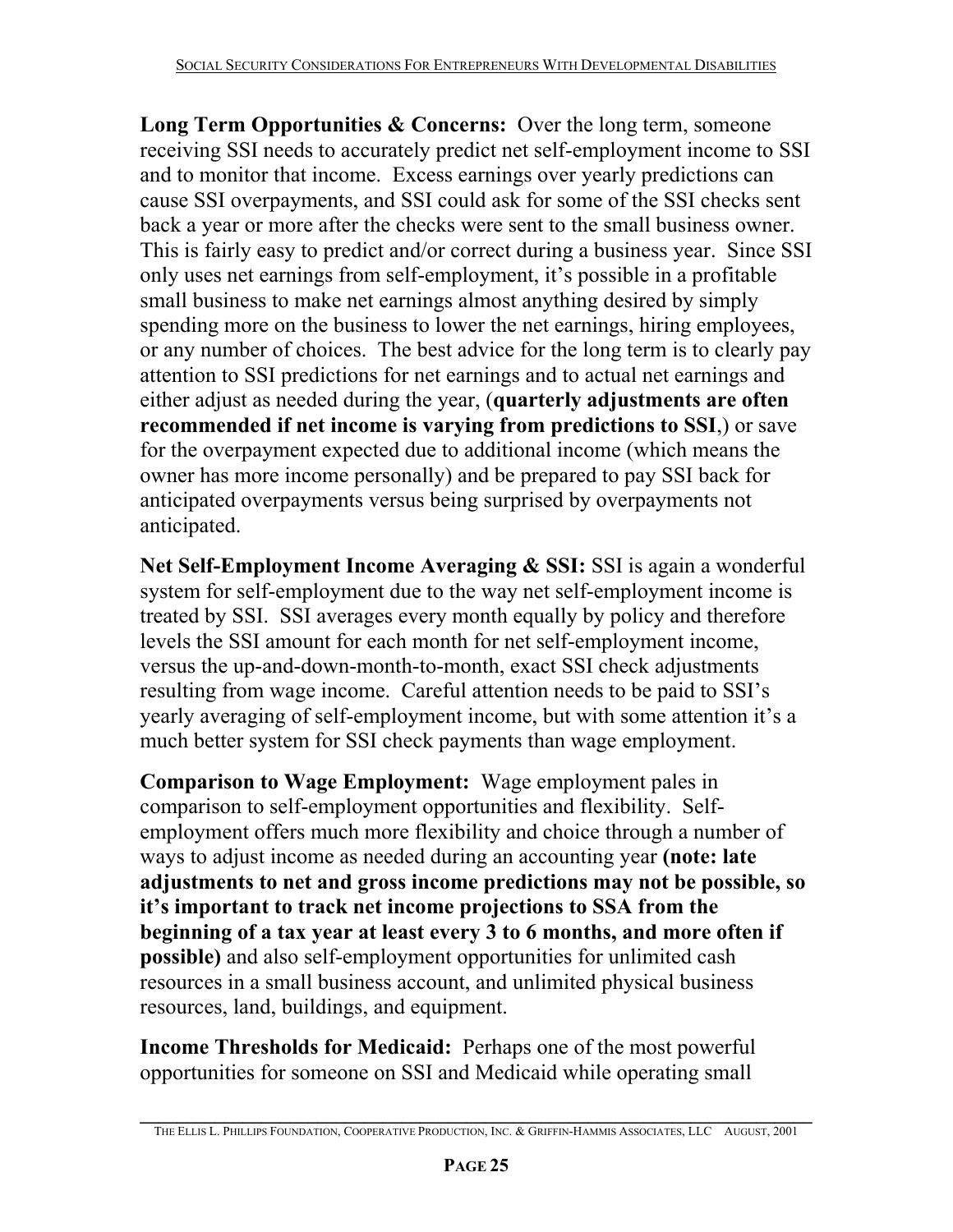business is a work incentive titled 1619(b) Medicaid. This work incentive allows individuals receiving SSI and Medicaid to earn past the point that an SSI check is reduced to \$0.00 (due to the \$1.00 reduction in SSI for every \$2.00 of gross wages or net self-employment earnings) but still be SSI eligible and still be Medicaid eligible up to a state threshold of earnings that varies by state. The State 1619(b) Medicaid threshold can be found at:

http://www.ssa.gov/work/ResourcesToolkit/Health/1619b.html

| <b>State</b>         | <b>Threshold</b> |
|----------------------|------------------|
| ALABAMA              | 17,267.00        |
| ALASKA               | 35,856.00        |
| ARIZONA              | 15,049.00        |
| <b>ARKANSAS</b>      | 20,447.00        |
| <b>CALIFORNIA</b>    | 25,701.00        |
| <b>COLORADO</b>      | 28,765.00        |
| CONNECTICUT          | 38,809.00        |
| <b>DELAWARE</b>      | 24,287.00        |
| DISTRICT OF COLUMBIA | 32,061.00        |
| <b>FLORIDA</b>       | 20,137.00        |
| <b>GEORGIA</b>       | 19,403.00        |
| <b>HAWAII</b>        | 17,972.60        |
| IDAHO                | 24,619.00        |
| ILLINOIS             | 25,302.00        |
| INDIANA              | 27,596.00        |
| IOWA                 | 21,051.00        |

#### **2002 1619(b) THRESHOLD AMOUNTS FOR DISABLED SSI BENEFICIARIES**

**\_\_\_\_\_\_\_\_\_\_\_\_\_\_\_\_\_\_\_\_\_\_\_\_\_\_\_\_\_\_\_\_\_\_\_\_\_\_\_\_\_\_\_\_\_\_\_\_\_\_\_\_\_\_\_\_\_\_\_\_\_\_\_\_\_\_\_\_\_\_\_\_**  THE ELLIS L. PHILLIPS FOUNDATION, COOPERATIVE PRODUCTION, INC. & GRIFFIN-HAMMIS ASSOCIATES, LLC AUGUST, 2001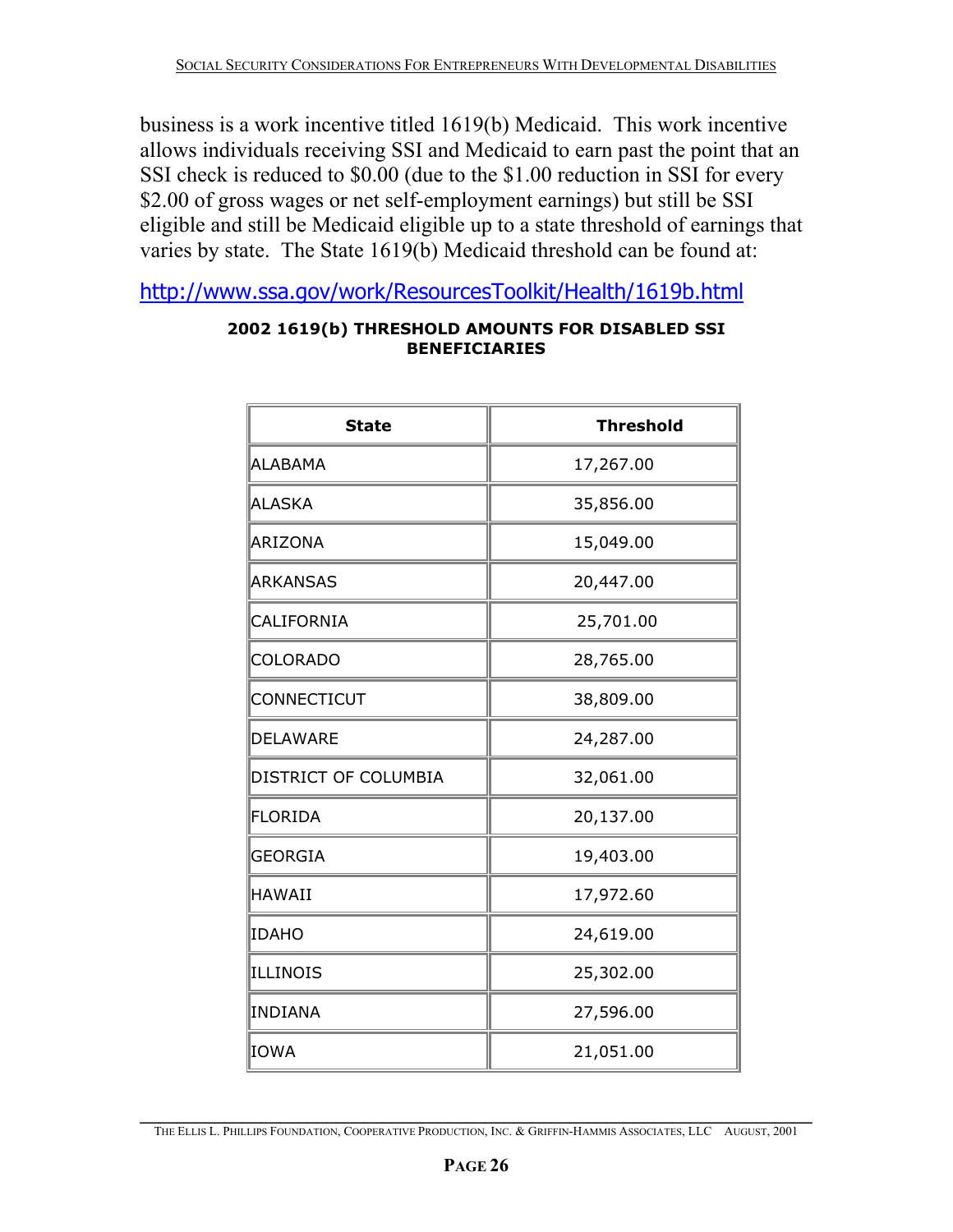| <b>KANSAS</b>        | 24,526.00 |
|----------------------|-----------|
| <b>KENTUCKY</b>      | 20,819.00 |
| LOUISIANA            | 20,369.00 |
| MAINE                | 23,761.00 |
| MARYLAND             | 24,785.00 |
| <b>MASSACHUSETTS</b> | 27,887.36 |
| MICHIGAN             | 21,886.00 |
| MINNESOTA            | 31,011.00 |
| MISSISSIPPI          | 19,172.00 |
| MISSOURI             | 24,626.00 |
| MONTANA              | 20,537.00 |
| NEBRASKA             | 23,191.00 |
| <b>NEVADA</b>        | 26,961.00 |
| <b>NEW HAMPSHIRE</b> | 39,228.00 |
| <b>NEW JERSEY</b>    | 26,590.00 |
| <b>NEW MEXICO</b>    | 22,433.00 |
| <b>NEW YORK</b>      | 33,294.00 |
| NORTH CAROLINA       | 24,800.00 |
| NORTH DAKOTA         | 27,609.00 |
| OHIO                 | 25,622.00 |
| OKLAHOMA             | 20,632.00 |
| <b>OREGON</b>        | 24,988.80 |
| PENNSYLVANIA         | 21,478.60 |
| RHODE ISLAND         | 30,068.40 |
| SOUTH CAROLINA       | 21,140.00 |

**\_\_\_\_\_\_\_\_\_\_\_\_\_\_\_\_\_\_\_\_\_\_\_\_\_\_\_\_\_\_\_\_\_\_\_\_\_\_\_\_\_\_\_\_\_\_\_\_\_\_\_\_\_\_\_\_\_\_\_\_\_\_\_\_\_\_\_\_\_\_\_\_**  THE ELLIS L. PHILLIPS FOUNDATION, COOPERATIVE PRODUCTION, INC. & GRIFFIN-HAMMIS ASSOCIATES, LLC AUGUST, 2001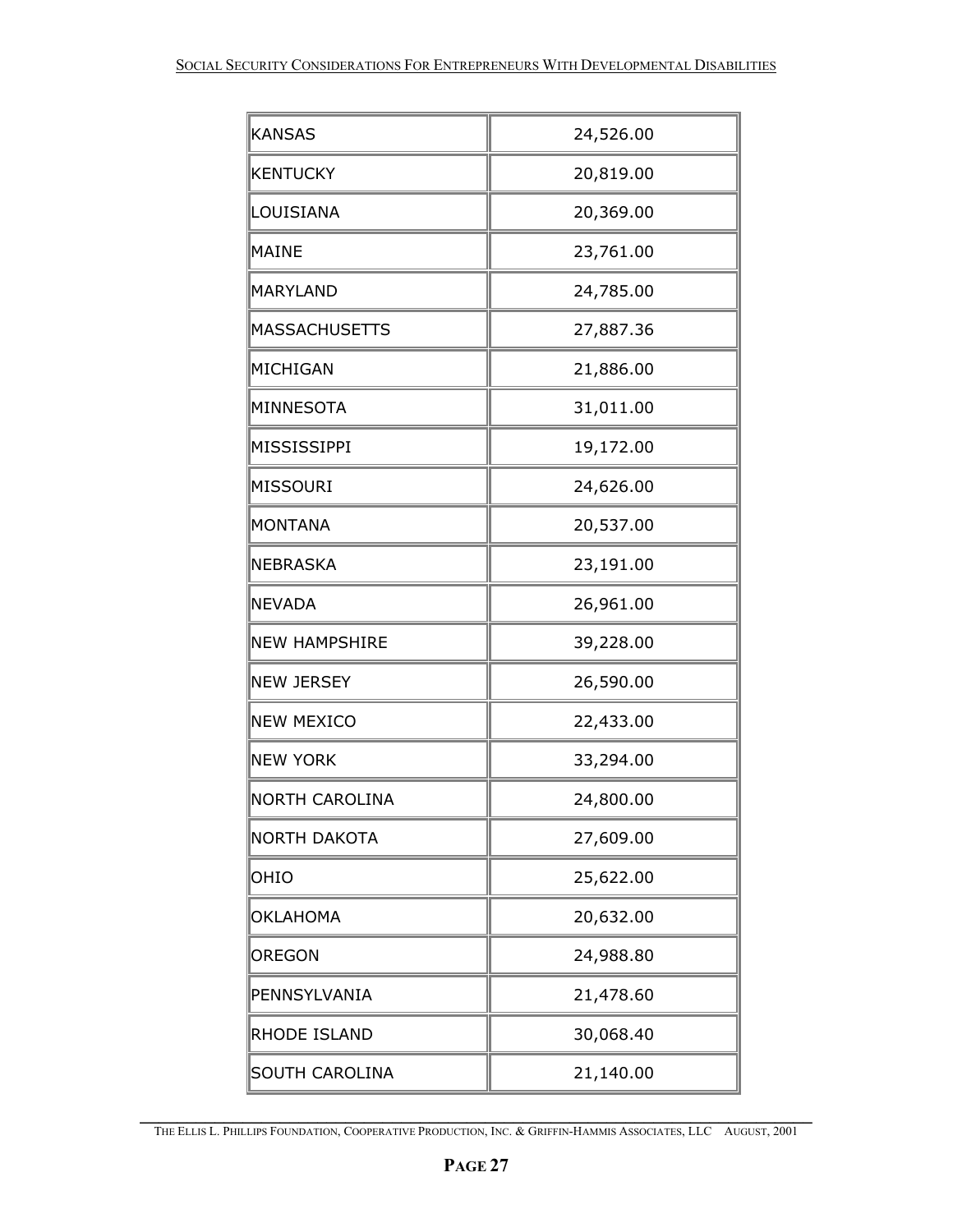| SOUTH DAKOTA         | 24,134.00 |
|----------------------|-----------|
| <b>TENNESSEE</b>     | 17,778.00 |
| ITEXAS               | 22,046.00 |
| <b>UTAH</b>          | 19,728.00 |
| VERMONT              | 23,878.96 |
| <b>VIRGINIA</b>      | 21,319.00 |
| <b>WASHINGTON</b>    | 20,070.60 |
| <b>WEST VIRGINIA</b> | 20,496.00 |
| WISCONSIN            | 22,795.72 |
| WYOMING              | 19,078.60 |
| NORTHERN MARIANA IS. | 14,100.00 |

#### **2002 1619(b) THRESHOLD AMOUNTS FOR BLIND SSI BENEFICIARIES**

| <b>State</b>         | <b>Threshold</b> |
|----------------------|------------------|
| ∥CALIFORNIA          | 27,117.00        |
| ∥IOWA                | 21,579.00        |
| <b>MASSACHUSETTS</b> | 28,735.76        |
| ∥NEVADA              | 29,584.20        |
| <b>OREGON</b>        | 25,588.80        |

As an example, if you are single, receive SSI, live on your own, perhaps in an apartment, and pay for your own room and board, in Massachusetts you could earn up to \$27,887.36 in yearly net self-employment income and still be considered SSI and Medicaid eligible. Also in this example, if in addition to the above scenario you were also legally blind, by SSA's

**\_\_\_\_\_\_\_\_\_\_\_\_\_\_\_\_\_\_\_\_\_\_\_\_\_\_\_\_\_\_\_\_\_\_\_\_\_\_\_\_\_\_\_\_\_\_\_\_\_\_\_\_\_\_\_\_\_\_\_\_\_\_\_\_\_\_\_\_\_\_\_\_**  THE ELLIS L. PHILLIPS FOUNDATION, COOPERATIVE PRODUCTION, INC. & GRIFFIN-HAMMIS ASSOCIATES, LLC AUGUST, 2001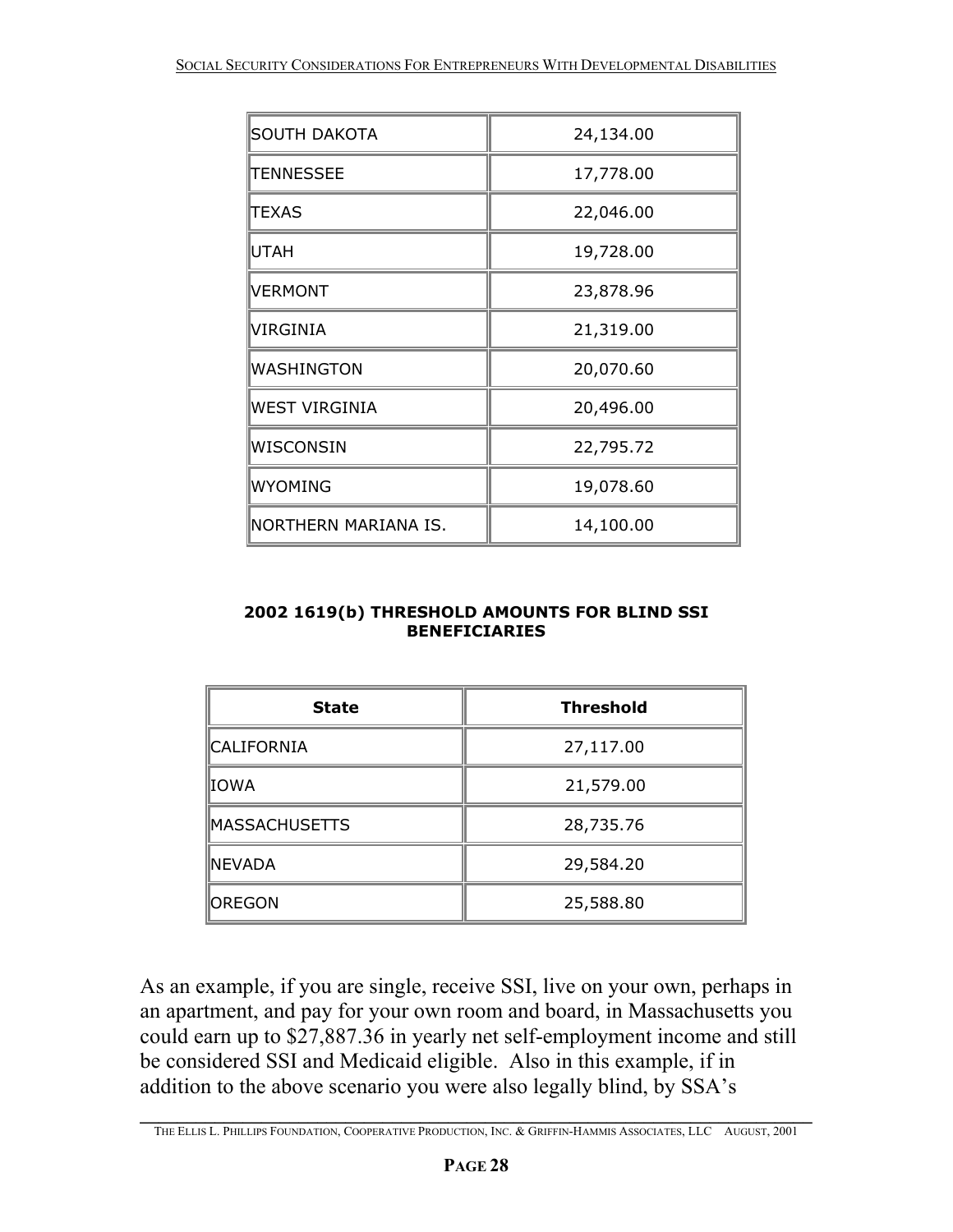definition of blindness, you could earn up to \$28,735.76 in net selfemployment earnings (or gross wages). Massachusetts is one of only 5 states that provides an additional state supplement to the Medicaid threshold amount for individuals who are considered legally blind by SSA.

# **SOCIAL SECURITY DISABILITY INSURANCE (SSDI) & SELF-EMPLOYMENT**

**Advantages & Disadvantages:** Self-employed people who receive SSDI benefit checks each month face a very complex set of policies concerning the only option available to someone on SSDI, which is to either keep receiving an entire SSDI check or to lose it completely. As noted before in this booklet, SSDI is an all-or-nothing check. The policies for selfemployment (and quite a few for wage employment and SSDI) are very limiting and quite complex. Earnings thresholds are fixed nationally and do not vary by state, and are considerably lower than those posted a few pages back for SSI recipients. In 2002, the threshold or SGA amount (Substantial Gainful Activity) for net self-employment earnings (or gross wages) is \$780 per month for non-blind individuals and \$1,300 for blind individuals. For non-blind individuals receiving SSDI that equals only \$9,360 per year in net self-employment income. For blind individuals the limit is \$15,600 in net self-employment income.

**Net Self-Employment Income & Substantial Gainful Activity (SGA):** To further complicate matters, besides looking at SGA limits in 2002 of \$780 per month and \$1,300 for blind individuals - per month in net selfemployment earnings, SSDI also reviews monthly work effort and monthly gross and net self-employment earnings, on a month-by-month basis. Selfemployment SGA also is measured by 40 hours of work per month in a small business, and could be interpreted by SSA as exceeding SGA if the person for instance worked 120 hours but only had net earnings of \$400. **(Note: Trial Work Period (TWP) service month hours were changed to 80 hours in 2001 from 40 hours – but it appears that SGA hours were not changed from 40 to 80 hours and could be interpreted by SSA as SGA at only 40 hours of self employment work effort per month)**  Exceeding SGA means sooner or later the entire loss of a self-employed SSDI beneficiary's SSDI check.

It is important to note that SGA has changed over the years. From 2001 forward, SGA dollar amounts will be indexed each year by consumer wage

**\_\_\_\_\_\_\_\_\_\_\_\_\_\_\_\_\_\_\_\_\_\_\_\_\_\_\_\_\_\_\_\_\_\_\_\_\_\_\_\_\_\_\_\_\_\_\_\_\_\_\_\_\_\_\_\_\_\_\_\_\_\_\_\_\_\_\_\_\_\_\_\_**  THE ELLIS L. PHILLIPS FOUNDATION, COOPERATIVE PRODUCTION, INC. & GRIFFIN-HAMMIS ASSOCIATES, LLC AUGUST, 2001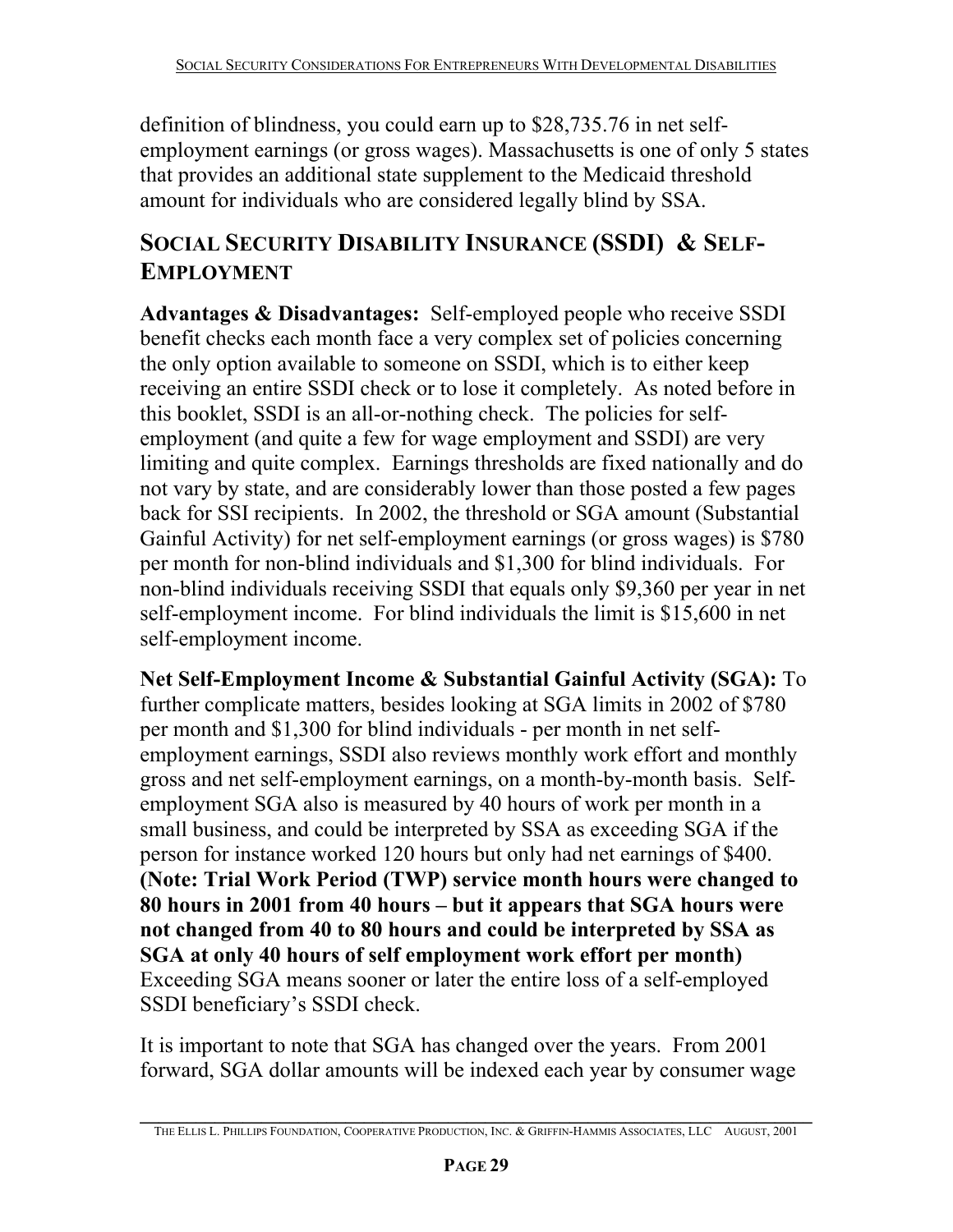index increases (probably around 2% - 3% per year). However the 80 hours per month only changed once since it's policy was established, and prior to 2001 was only 40 hours per month for TWP and SGA work effort limits. It does not appear that the 80 hours per month will be indexed in future years although SSA policy on this amount is not clear at this time. Note: the 80 hour gauge for self-employment effort does not apply to SSDI beneficiaries who are blind. It does seem logical that SS will need to change the SGA of 40 hours to 80 hours due to the corresponding change in TWP service months for self-employment to 80 hours, but at the time of this writing SGA hours for self-employment apparently are still measured at 40 hours per month.

Earlier it was noted that if someone is earning over \$780 or 40-80 hours of work that "sooner or later" the individual could lose his or her SSDI check. The reason that "sooner or later" was used to qualify that statement is that SSDI also uses an involved secondary set of policies about when a person earns over \$780 per month. In those policies there are gauges based on 9 months called a Trial Work Period (TWP) where no amount of income can cause someone to lose an SSDI check, and a subsequent period of 36 months titled an Extended Period of Eligibility (EPE) where earning over that amount can cause loss of an SSDI check and earning under \$780 can cause an SSDI check to be reinstated during the 36 month EPE time frame.

There are work incentives that will be covered in a later section of this booklet that can allow a person to earn over the \$780/\$1,300 and 40-80 hour limits that are again quite complex in nature and application. It is possible to earn above SGA and continue to receive SSDI checks.

**Comparisons to Wage Employment:** Wages and SSDI are about as complicated as net earnings from self-employment, except wages do not measure the number of hours worked, which is a definite bonus for wage employment (the bonus is not having to consider the number of hours worked in a wage job, just the actual gross wages). The remaining policies do apply the same, however, and are as complicated.

This information (for both gross wages and net earnings from selfemployment) is presented about as well as it can be in Social Security's Redbook on Employment Supports and can be found on line at:

2002 REDBOOK ON EMPLOYMENT SUPPORT

**\_\_\_\_\_\_\_\_\_\_\_\_\_\_\_\_\_\_\_\_\_\_\_\_\_\_\_\_\_\_\_\_\_\_\_\_\_\_\_\_\_\_\_\_\_\_\_\_\_\_\_\_\_\_\_\_\_\_\_\_\_\_\_\_\_\_\_\_\_\_\_\_**  THE ELLIS L. PHILLIPS FOUNDATION, COOPERATIVE PRODUCTION, INC. & GRIFFIN-HAMMIS ASSOCIATES, LLC AUGUST, 2001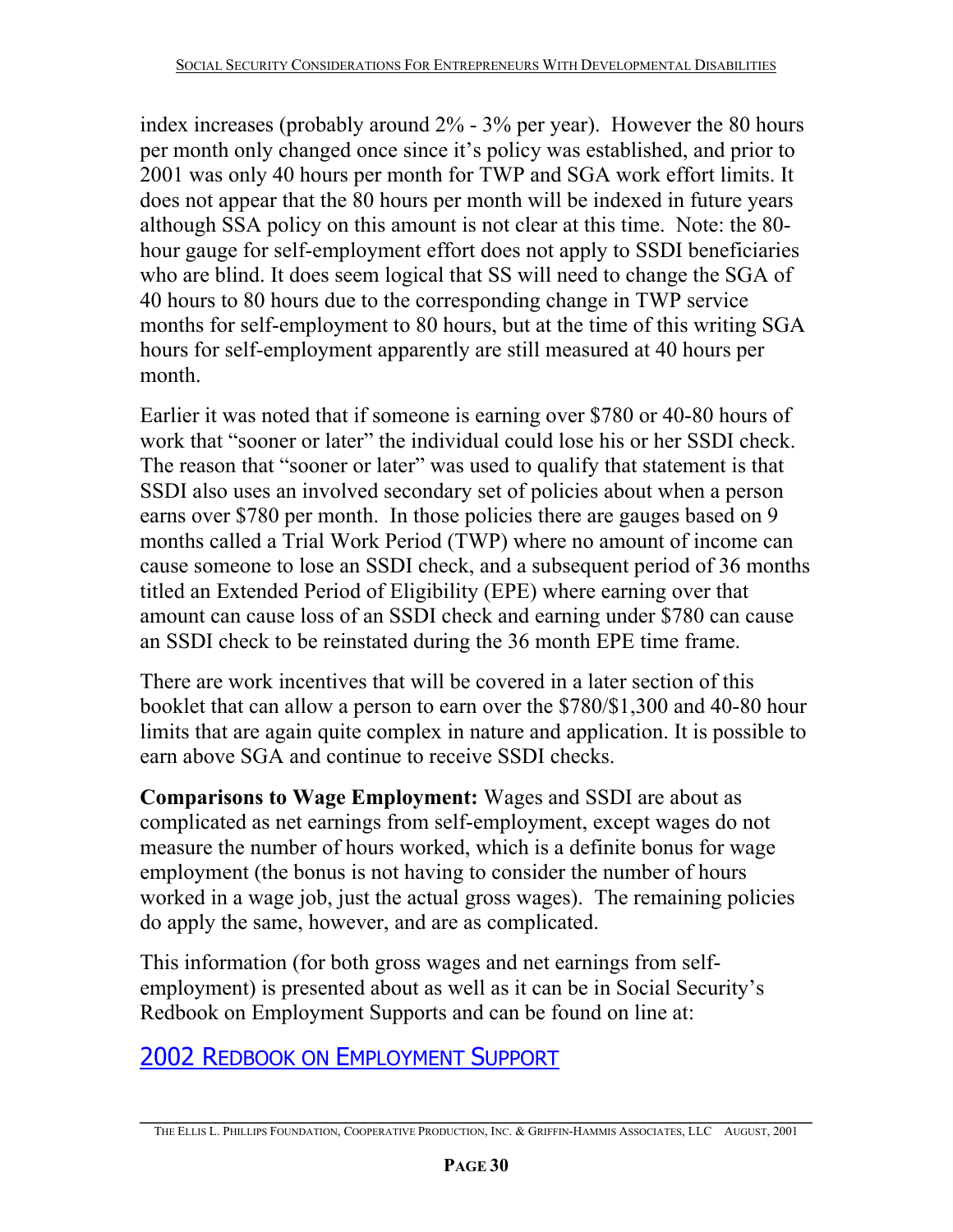# http://www.ssa.gov/work/ResourcesToolkit/redbook.html

Overall, SSDI has very complicated policies that affect small business operations and income. Small Business owners with disabilities that receive SSDI need to carefully plan for the impacts of self-employment earnings and work efforts on benefits. There are several approaches and work incentives in the next sections of this booklet that are directed towards benefits analysis and planning for someone receiving SSDI while operating a small business. SSDI clearly has a much more complex set of policies and restrictions compared to the ease of running a small business while receiving SSI.

# **SOCIAL SECURITY WORK INCENTIVES & SELF-EMPLOYMENT**

**Plans for Achieving Self Support (PASS):** Plans for Achieving Self Support (PASS) are powerful and useful tools for small business funding and planning. They are technically an SSI work incentive and tool. Often someone on SSDI can also access a PASS by setting her or his SSDI check aside in a PASS checking account and then becoming SSI eligible due to a PASS. (Especially someone with SSDI and significant Medicaid usage qualifying for SSDI and Medicaid though Sate Medicaid Waivers, Medicaid Spend Down Options and a few other Medicaid receipt options while receiving SSDI)

PASS policies need to be read on-line. There are about 90 pages that relate to PASS and certainly more information than this small booklet is intended to provide. PASS policies can be found at:

*SI 00870.000 Plans for Achieving Self-Support for Blind or Disabled People* 

| <b>Section</b> |                                                          | Latest<br><b>Transmittal</b> |
|----------------|----------------------------------------------------------|------------------------------|
|                | SI 00870.001 Plans For Achieving Self-Support — Overview | TN 9 07-00                   |
|                | SI 00870.002 Terms Pertinent to PASS                     | TN 9 07-00                   |
|                | SI 00870.003 Applicability of PASS                       | TN 9 07-00                   |
|                | SI 00870.004 Helping Set Up A PASS                       | TN 9 07-00                   |

# **Subchapter Table of Contents**

**\_\_\_\_\_\_\_\_\_\_\_\_\_\_\_\_\_\_\_\_\_\_\_\_\_\_\_\_\_\_\_\_\_\_\_\_\_\_\_\_\_\_\_\_\_\_\_\_\_\_\_\_\_\_\_\_\_\_\_\_\_\_\_\_\_\_\_\_\_\_\_\_**  THE ELLIS L. PHILLIPS FOUNDATION, COOPERATIVE PRODUCTION, INC. & GRIFFIN-HAMMIS ASSOCIATES, LLC AUGUST, 2001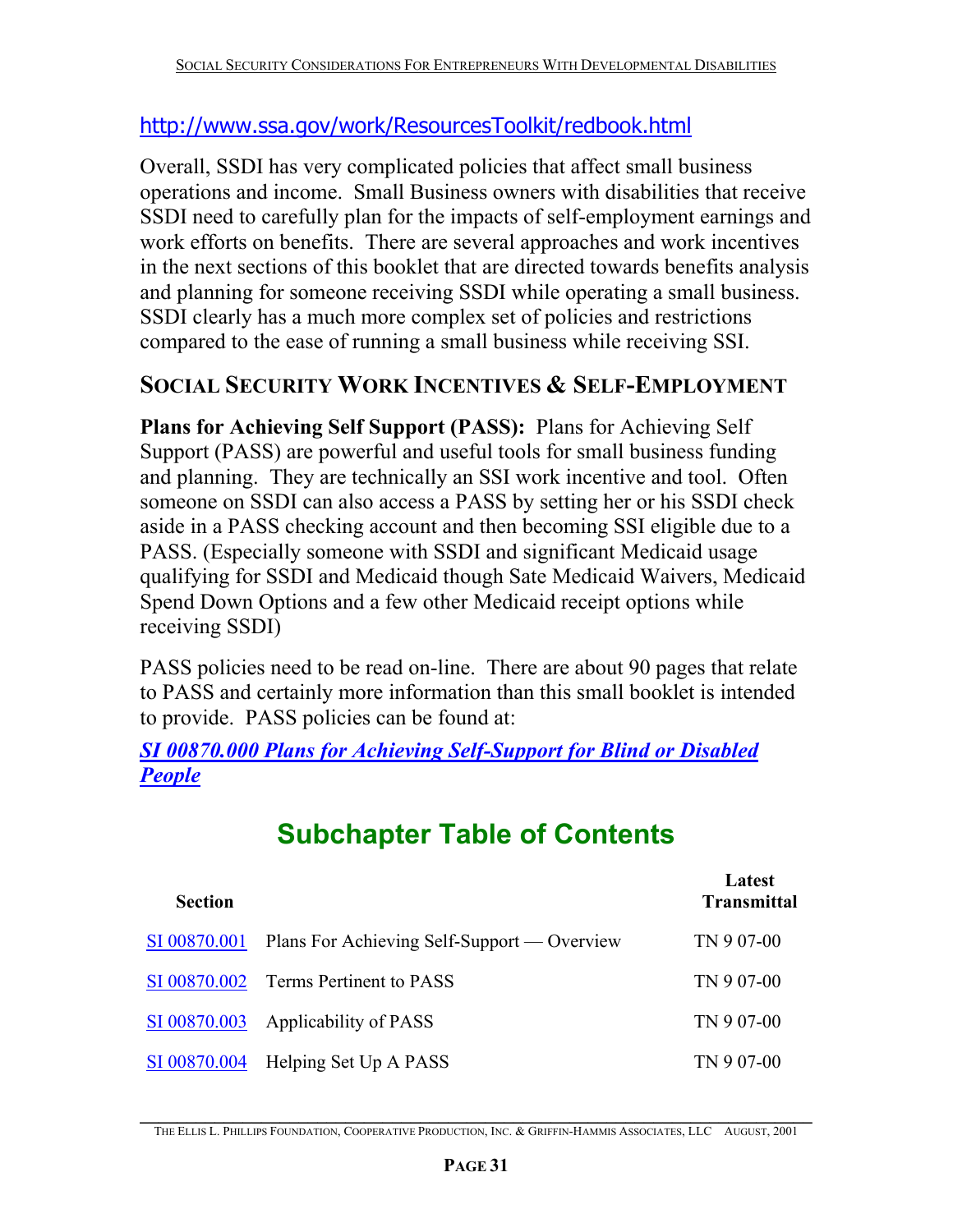| SI 00870.005                             | Referrals To Other Agencies                    | TN 907-00  |  |
|------------------------------------------|------------------------------------------------|------------|--|
| <b>PASS: THE PLAN AND THE EXCLUSIONS</b> |                                                |            |  |
| SI 00870.006                             | <b>Elements Of A PASS</b>                      | TN 907-00  |  |
| SI 00870.007                             | When To Start A PASS                           | TN 907-00  |  |
| SI 00870.008                             | <b>Exclusions Under A PASS</b>                 | TN 907-00  |  |
| SI 00870.010                             | <b>Related Work Incentive Policies</b>         | TN 907-00  |  |
|                                          | <b>IMPLEMENTING AND MAINTAINING A PASS</b>     |            |  |
| SI 00870.020                             | PASS Procedure—Field Offices                   | TN 907-00  |  |
| SI 00870.023                             | Completion Of PASS Application Form SSA-545-BK | TN 907-00  |  |
| <u>SI 00870.025</u>                      | Documenting And Reviewing A PASS—PASS Expert   | TN 907-00  |  |
| SI 00870.026                             | <b>Business Plans</b>                          | TN 907-00  |  |
| SI 00870.030                             | <b>Modification Of A PASS</b>                  | TN 907-00  |  |
| SI 00870.040                             | <b>Initial PASS Notices</b>                    | TN 907-00  |  |
| SI 00870.045                             | Processing PASS Reconsiderations               | TN 907-00  |  |
| SI 00870.050                             | <b>PASS Amendments</b>                         | TN 907-00  |  |
| <b>PROGRESS REVIEW</b>                   |                                                |            |  |
| SI 00870.055                             | <b>Monitoring PASS Progress</b>                | TN 907-00  |  |
| SI 00870.060                             | <b>Progress Review Notice</b>                  | TN 907-00  |  |
| <b>CLOSING OUT A PASS</b>                |                                                |            |  |
| SI 00870.070                             | Suspension Or Termination Of A PASS            | TN 907-00  |  |
| SI 00870.080                             | <b>Resumption Of A PASS</b>                    | TN 9 07-00 |  |
| SI 00870.100                             | Exhibits                                       | TN 907-00  |  |

A PASS analyses is highly recommended for any individual on SSI and/or SSDI. PASS will not apply to every small business owner, but certainly can apply in a high percentage of situations.

**\_\_\_\_\_\_\_\_\_\_\_\_\_\_\_\_\_\_\_\_\_\_\_\_\_\_\_\_\_\_\_\_\_\_\_\_\_\_\_\_\_\_\_\_\_\_\_\_\_\_\_\_\_\_\_\_\_\_\_\_\_\_\_\_\_\_\_\_\_\_\_\_**  THE ELLIS L. PHILLIPS FOUNDATION, COOPERATIVE PRODUCTION, INC. & GRIFFIN-HAMMIS ASSOCIATES, LLC AUGUST, 2001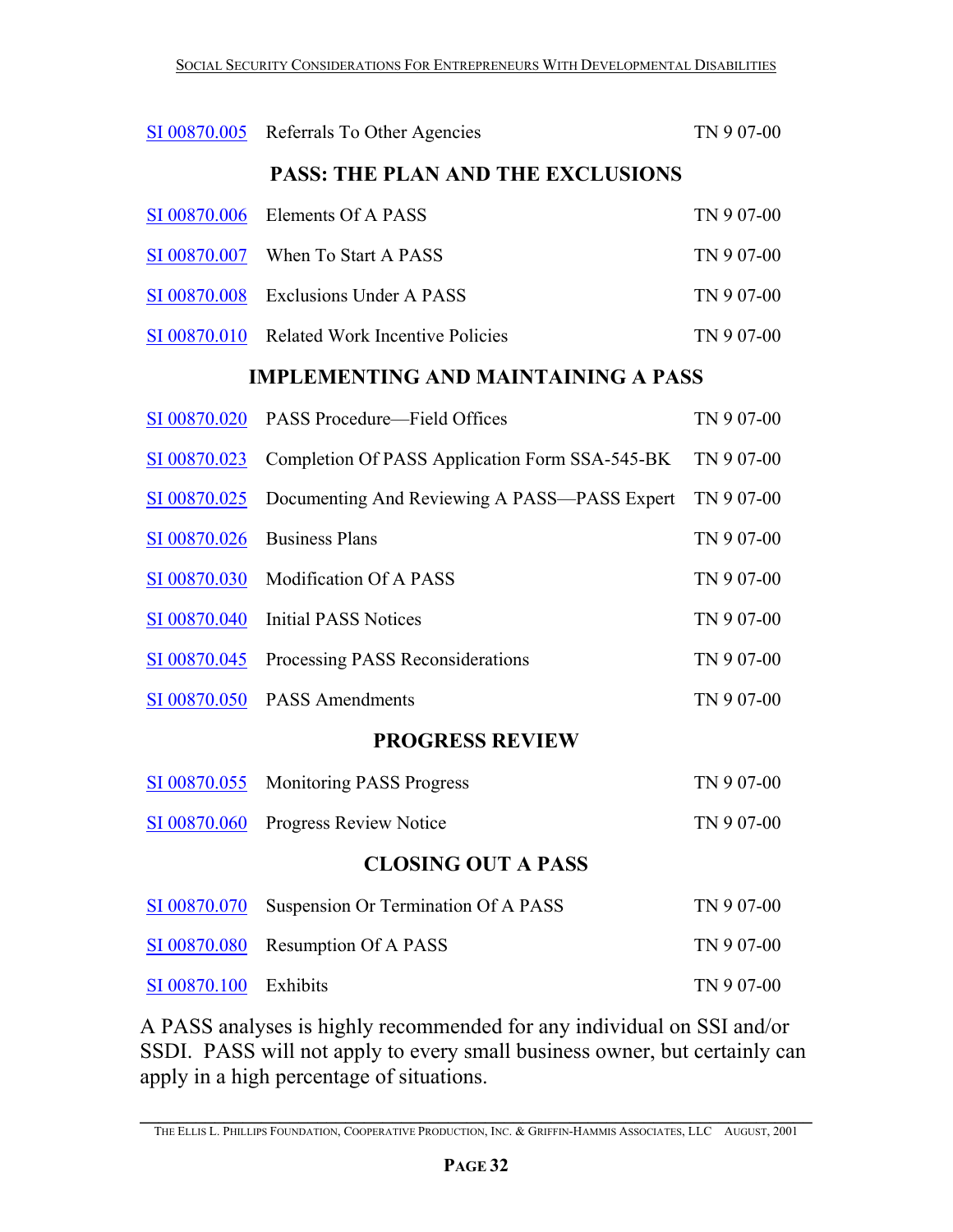**Impairment Related Work Expenses (IRWE):** IRWE's can be found adequately described in the Social Security's Redbook on Employment Support for wage employment applications. However, IRWE's do not apply very well to small business operations, as IRWE expenses generally would be the same as business expenses that are allowed to reduce gross sales to net self-employment income both by the IRS and SSA. There could be some applications where IRWE's make sense in a small business, but often this work incentive is not very applicable to small businesses.

**Blind Work Expenses (BWE**): Blind Work Expenses are powerful tools for someone who is blind by SSA definitions of Blindness, and also receives SSI (BWE's do not apply to SSDI.) BWE's are covered well in Social Security's Redbook on Employment Supports. Unlike IRWE's, Blind Work Expenses do apply very well to self-employment, and are very liberal about what can be excluded from countable income as a BWE. Income taxes are even considered an excludable work expense.

**Self-Employment Subsidy:** Self-Employment Subsidy encompasses several tools including un-incurred business expenses and unpaid help, among several other comparisons to someone without a disability operating a similar business. Subsidy is a powerful tool in the Social Security work incentives world for self-employed individuals that receive SSDI (it's not an SSI tool except at time of  $1<sup>st</sup>$  application for SSI, but for this booklet's purposes for self-employment it's not an SSI tool). It's complex but requires reading and understanding. It's pretty much a, "you must have knowledge about self-employment subsidy when working with someone on SSDI and self employment." SSA's Redbook does not have a complete enough description of self-employment subsidy. To understand this work incentive you will need to go to:

**DI 10510.000 Evaluation and Development of Self-Employment**

# **Subchapter Table of Contents**

| <b>Section</b> |                                                             | Latest<br><b>Transmittal</b> |
|----------------|-------------------------------------------------------------|------------------------------|
| DI 10510.001   | General - Evaluation and Development of Self-<br>Employment | TN 5 08-94                   |
| DI 10510.010   | SGA Criteria in Self-Employment                             | TN 5 08-94                   |

**\_\_\_\_\_\_\_\_\_\_\_\_\_\_\_\_\_\_\_\_\_\_\_\_\_\_\_\_\_\_\_\_\_\_\_\_\_\_\_\_\_\_\_\_\_\_\_\_\_\_\_\_\_\_\_\_\_\_\_\_\_\_\_\_\_\_\_\_\_\_\_\_**  THE ELLIS L. PHILLIPS FOUNDATION, COOPERATIVE PRODUCTION, INC. & GRIFFIN-HAMMIS ASSOCIATES, LLC AUGUST, 2001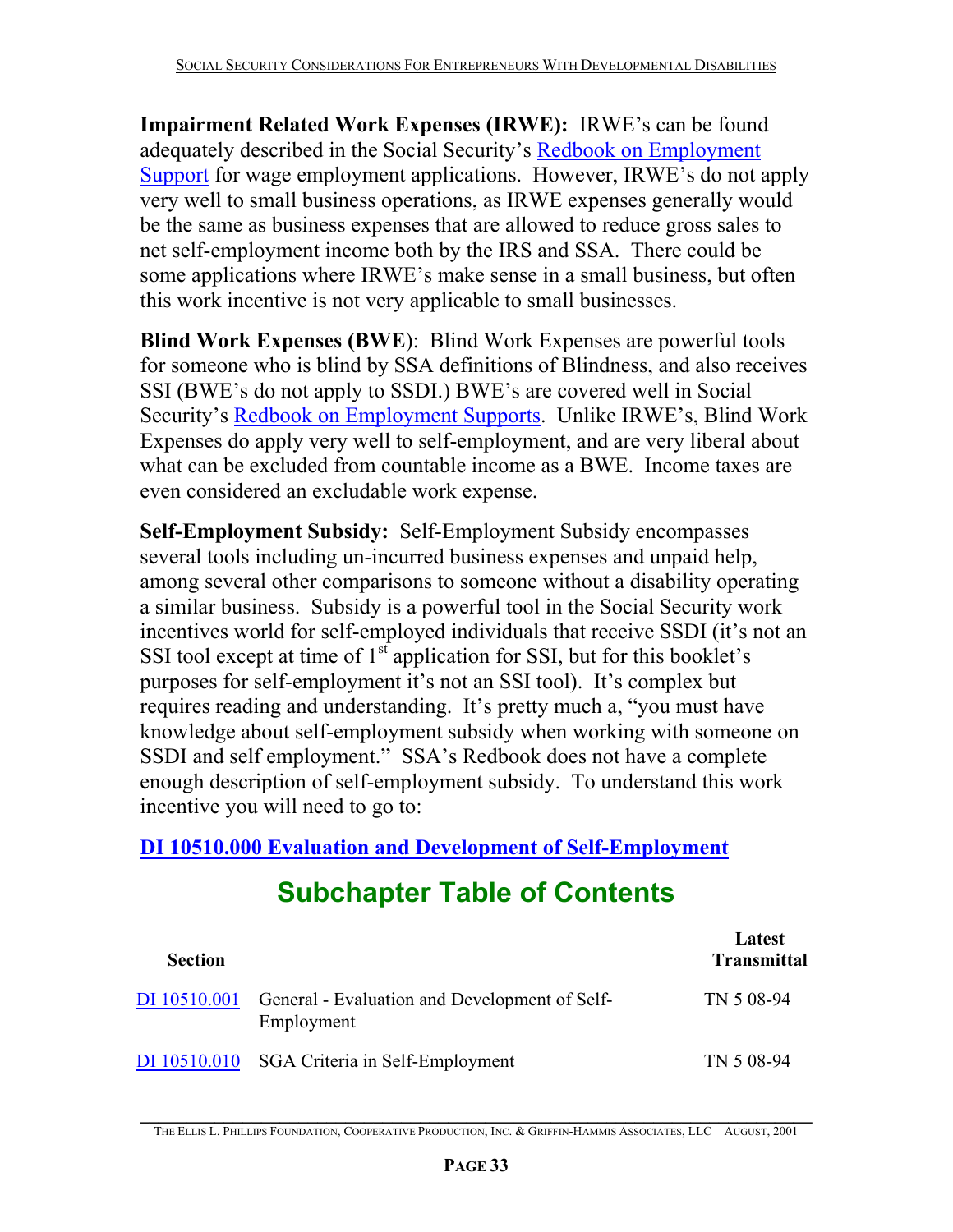|              | DI 10510.015 Test One: Significant Services and Substantial Income        | TN 5 08-94 |
|--------------|---------------------------------------------------------------------------|------------|
| DI 10510.020 | Tests Two and Three: Comparability of Work and Worth<br>of Work Test      |            |
|              | DI 10510.025 Documenting Self-Employment Cases                            |            |
| DI 10510.030 | Completion of SSA-820-F4 (Work Activity Report —<br>Self-Employed Person) |            |
|              | DI 10510.035 SSA-820-F4 Identification Items                              |            |
| DI 10510.040 | SSA-820-F4 — Work Activity Report — Self-Employed<br>Person               |            |

# **PUTTING IT ALL TOGETHER**

**Basic Self-Employment & SSA Approaches for Success:** As complex as the combination of Social Security policies with self-employment and IRS policies seems, there becomes a point when even the most complex system can be understood to operate in fairly simple and useful patterns. Some useful thinking tools and approaches for success when dealing with SSA and self-employment considerations are:

1<sup>st</sup> Document each person's SSI and/or SSDI benefits.

2<sup>nd</sup> Document other living and benefits arrangements and supports, such as Section 8 housing, supported living, food stamps, Medicare, Medicaid, employment supports, single or married, total household income, etc…

3<sup>rd</sup> Someone on SSI has two of the brightest potential self-employment systems to work with – both SSI and Medicaid. Even someone who has both SSI and SSDI has all the opportunities afforded to someone on SSI considering a small business.

4<sup>th</sup> Someone, only receiving SSDI, needs to very carefully plan for how small business income will interact with SSDI's all-or-nothing check receipt. Often a useful approach could be to develop a PASS, if possible, to set aside the SSDI check and become qualified for SSI. Using a PASS in this situation is the only known way to get such a person on SSI, and it needs to be carefully planned with the expectation of intentionally losing the SSDI check due to earning over SGA while the PASS is still active, and then

**\_\_\_\_\_\_\_\_\_\_\_\_\_\_\_\_\_\_\_\_\_\_\_\_\_\_\_\_\_\_\_\_\_\_\_\_\_\_\_\_\_\_\_\_\_\_\_\_\_\_\_\_\_\_\_\_\_\_\_\_\_\_\_\_\_\_\_\_\_\_\_\_**  THE ELLIS L. PHILLIPS FOUNDATION, COOPERATIVE PRODUCTION, INC. & GRIFFIN-HAMMIS ASSOCIATES, LLC AUGUST, 2001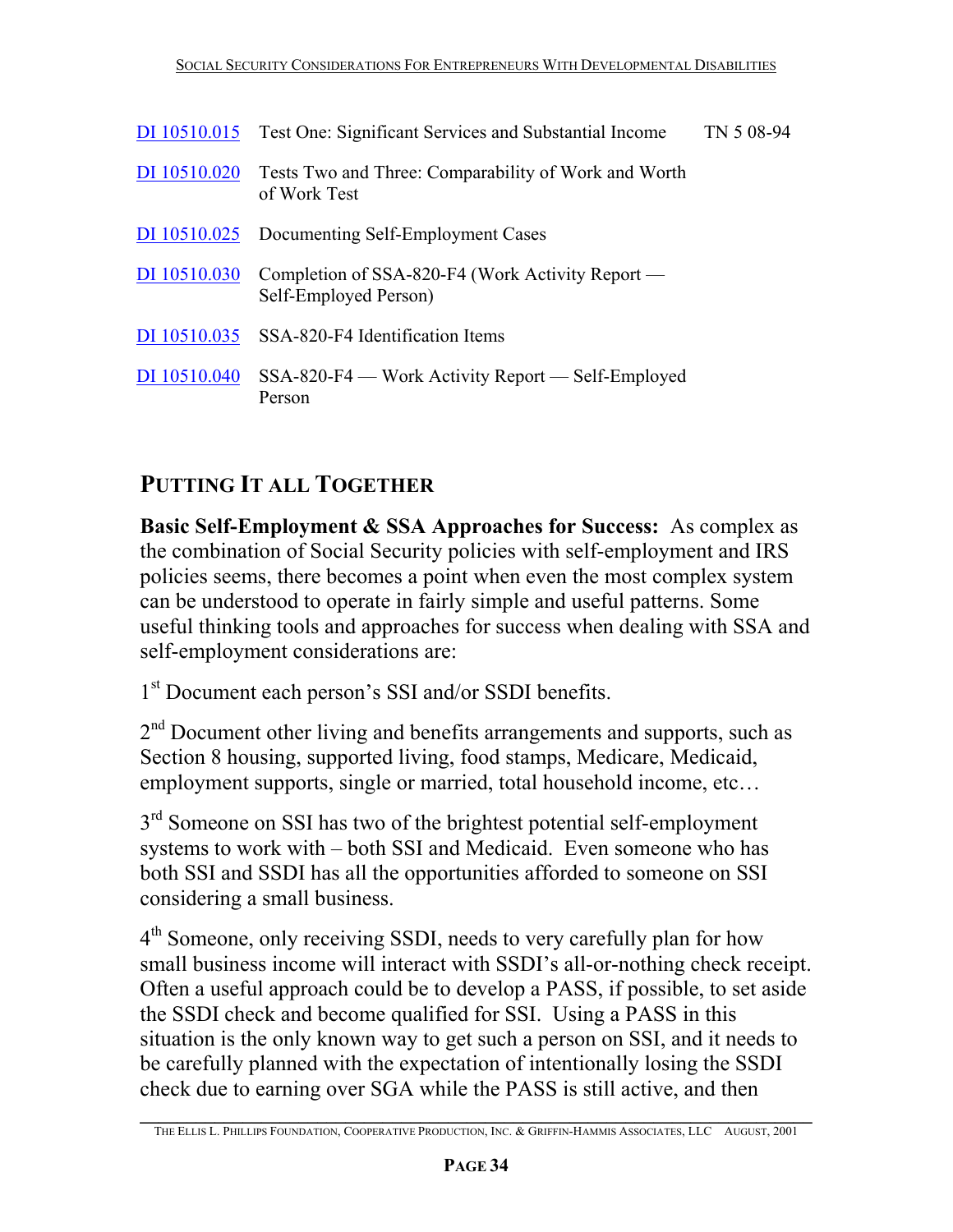keeping the SSI check that the PASS caused, to become a benefit for the self-employed individual.

5<sup>th</sup> If a PASS is not possible for someone on SSDI, then careful considerations should be spent on potential self-employment subsidy, unpaid help, un-incurred business expenses and comparability of worth issues for self-employment hours and earnings potentially over the \$780 net selfemployment income per month and/or 40 - 80 hours of monthly selfemployment Substantial Gainful Activity (SGA) limits. The concern here again is if a person earns over SGA in either number of hours worked or in net self-employment earnings, he or she could lose his/her entire SSDI check, and this issue needs to be addressed thoroughly for someone on SSDI.

# **ADDITIONAL RESOURCES**

#### **GRIFFIN-HAMMIS ASSOCIATES, LLC**

**HTTP://WWW.GRIFFINHAMMIS.COM**

#### **PEOPLE WITH DISABILITIES & SELF-EMPLOYMENT LIST-SERVE**

**HTTP://GROUPS.YAHOO.COM/GROUP/PWD\_SELF-EMPLOYMENT**

**SELF-EMPLOYMENT STRATEGIES FOR PEOPLE WITH DISABILITIES**

**HTTP://WWW.TRNINC.COM/NOMOREINTERVIEWS.HTM**

**SMALL BUSINESS AND SELF-EMPLOYMENT SERVICE FOR PEOPLE WITH DISABILITIES THOUGH THE DEPARTMENT OF LABOR'S OFFICE OF DISABILITY POLICY**

**HTTP://WWW.JAN.WVU.EDU/SBSES/INDEX.HTM**

**SMALL BUSINESS ADMINISTRATION**

**HTTP://WWW.SBA.GOV**

**BOLD CONSULTING GROUP, LLC** 

**HTTP://WWW.BOLD-OWNERS.COM/HOME.HTML**

**SOCIAL SECURITY ADMINISTRATION OFFICE OF EMPLOYMENT SUPPORT**

**\_\_\_\_\_\_\_\_\_\_\_\_\_\_\_\_\_\_\_\_\_\_\_\_\_\_\_\_\_\_\_\_\_\_\_\_\_\_\_\_\_\_\_\_\_\_\_\_\_\_\_\_\_\_\_\_\_\_\_\_\_\_\_\_\_\_\_\_\_\_\_\_**  THE ELLIS L. PHILLIPS FOUNDATION, COOPERATIVE PRODUCTION, INC. & GRIFFIN-HAMMIS ASSOCIATES, LLC AUGUST, 2001